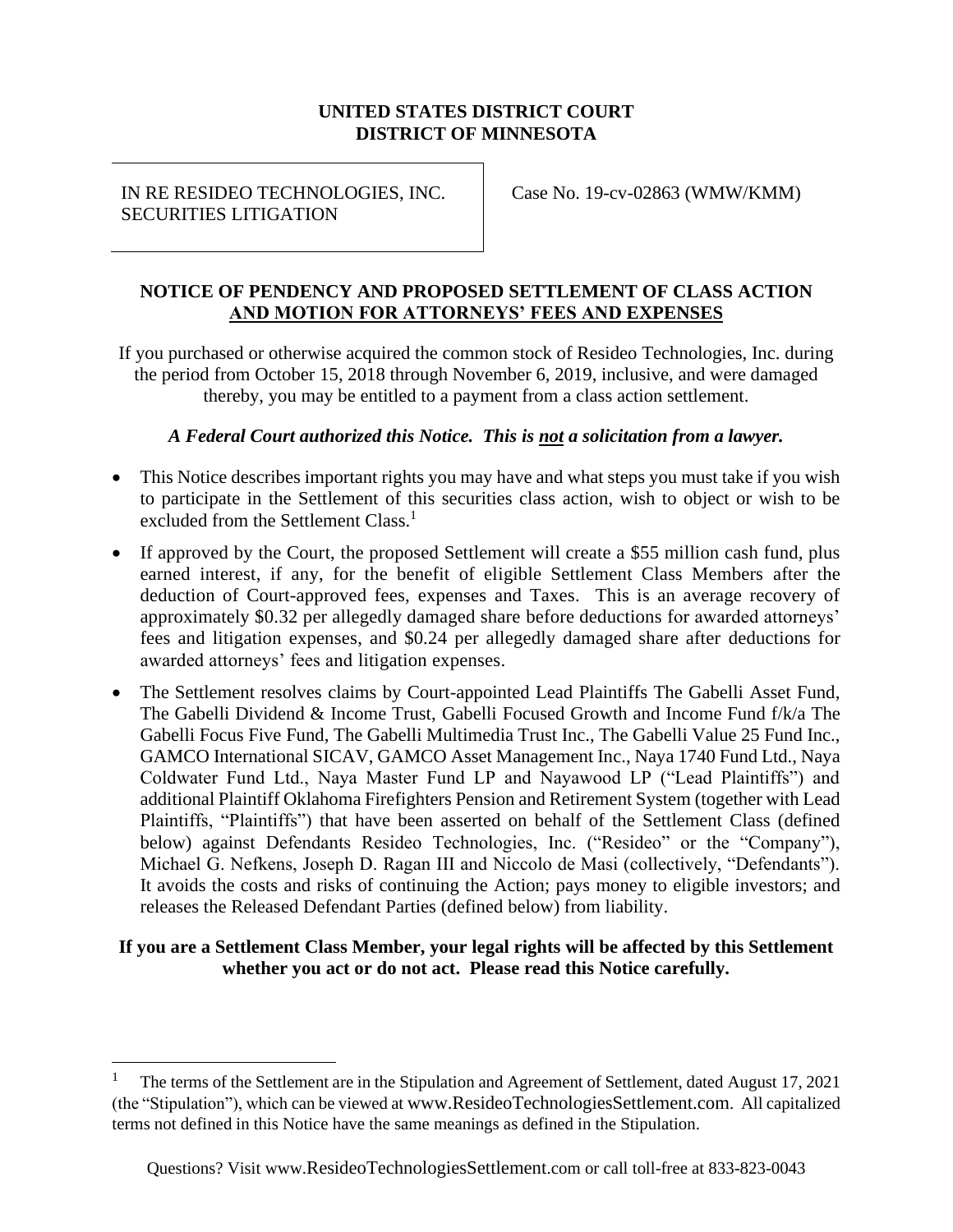| <b>YOUR LEGAL RIGHTS AND OPTIONS IN THIS SETTLEMENT</b>                                                                                      |                                                                                                                                                                                                                                                                                              |  |  |  |
|----------------------------------------------------------------------------------------------------------------------------------------------|----------------------------------------------------------------------------------------------------------------------------------------------------------------------------------------------------------------------------------------------------------------------------------------------|--|--|--|
| <b>SUBMIT A CLAIM FORM</b><br><b>BY MARCH 4, 2022</b>                                                                                        | The only way to get a payment. See Question 8 for details.                                                                                                                                                                                                                                   |  |  |  |
| <b>EXCLUDE YOURSELF</b><br><b>FROM THE</b><br><b>SETTLEMENT CLASS BY</b><br><b>JANUARY 6, 2022</b>                                           | Get no payment. This is the only option that, assuming<br>your claim is timely brought, might allow you to ever bring<br>or be part of any other lawsuit against Defendants and/or<br>the other Released Defendant Parties concerning the<br>Released Claims. See Question 10 for details.   |  |  |  |
| <b>OBJECT BY JANUARY 6,</b><br>2022                                                                                                          | Write to the Court about why you do not like the<br>Settlement, the Plan of Allocation for distributing the<br>proceeds of the Settlement and/or Co-Lead Counsel's Fee<br>and Expense Application. If you object, you will still be in<br>the Settlement Class. See Question 14 for details. |  |  |  |
| PARTICIPATE IN A<br><b>HEARING ON JANUARY</b><br>27, 2022 AND FILE A<br><b>NOTICE OF INTENTION</b><br><b>TO APPEAR BY JANUARY</b><br>6, 2022 | Ask to speak to the Court at the Settlement Hearing. See<br>Question 18 for details.                                                                                                                                                                                                         |  |  |  |
| <b>DO NOTHING</b>                                                                                                                            | Get no payment. Give up rights. Still be bound by the<br>terms of the Settlement.                                                                                                                                                                                                            |  |  |  |

- These rights and options  **and the deadlines to exercise them** are explained below.
- The Court in charge of this case still has to decide whether to approve the proposed Settlement. Payments will be made to all Settlement Class Members that timely submit valid Claim Forms, if the Court approves the Settlement and after any appeals are resolved.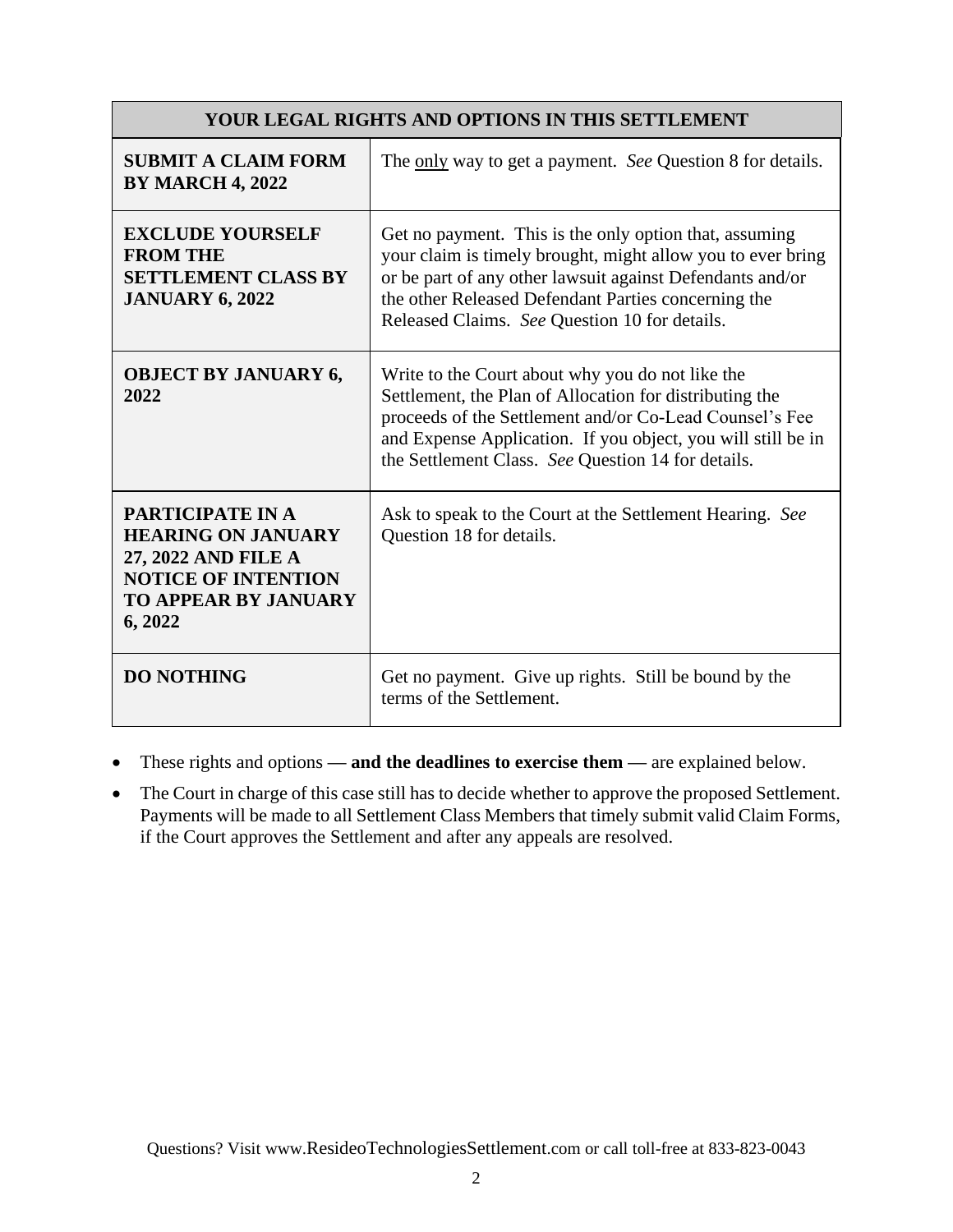## **PSLRA SUMMARY OF THE NOTICE**

#### **Statement of the Settlement Class's Recovery**

1. Lead Plaintiffs have entered into the proposed Settlement with Defendants which, if approved by the Court, will resolve the case in its entirety. Subject to Court approval, Lead Plaintiffs, on behalf of the Settlement Class, have agreed to settle the Action in exchange for a payment of \$55,000,000 in cash (the "Settlement Amount"), which will be deposited into an interest-bearing Escrow Account (the "Settlement Fund"). Based on Lead Plaintiffs' consulting damages expert's estimate of the number of shares of Resideo common stock eligible to participate in the Settlement, and assuming that all investors eligible to participate in the Settlement do so, it is estimated that the average recovery, before deduction of any Court-approved fees and expenses, such as attorneys' fees, expenses, Taxes and Notice and Administration Expenses, would be approximately \$0.32 per allegedly damaged share.<sup>2</sup> **This average recovery amount is only an estimate and Settlement Class Members may recover more or less than this estimate.** A Settlement Class Member's actual recovery will depend on, for example: (i) the number of claims submitted; (ii) the amount of the Net Settlement Fund; (iii) when and how many shares of Resideo common stock the Settlement Class Member purchased or acquired during the Class Period; and (iv) whether and when the Settlement Class Member sold Resideo common stock. *See* the Plan of Allocation beginning on page 15 for information on the calculation of your Recognized Loss.

#### **Statement of Potential Outcome of Case if the Action Continued to Be Litigated**

2. Lead Plaintiffs and Defendants disagree about both liability and damages and do not agree about the amount of damages that would be recoverable if Plaintiffs were to prevail on each claim. The issues that Lead Plaintiffs and Defendants disagree about include, for example: (i) whether Defendants made any statements or omitted any facts that were materially false or misleading, or otherwise actionable under the federal securities laws; (ii) whether any such statements or omissions were made with the requisite level of intent or recklessness; (iii) the amounts by which the price of Resideo common stock was allegedly artificially inflated, if at all, during the Class Period; and (iv) the extent to which factors unrelated to the alleged fraud, such as general market, economic and industry conditions, influenced the trading prices of Resideo common stock during the Class Period.

3. Defendants have denied and continue to deny any and all allegations of wrongdoing or fault asserted in the Action, deny that they have committed any act or omission giving rise to any liability or violation of law and deny that Plaintiffs and the Settlement Class have suffered any loss attributable to Defendants' actions or omissions.

#### **Statement of Attorneys' Fees and Expenses Sought**

4. Co-Lead Counsel, on behalf of themselves and other counsel, will apply to the Court for attorneys' fees from the Settlement Fund in an amount not to exceed 25% of the Settlement Fund, *i.e.*, \$13,750,000, plus accrued interest. Co-Lead Counsel will also apply for payment of expenses incurred in prosecuting the Action in an amount not to exceed \$500,000,

<sup>2</sup> An allegedly damaged share might have been traded, and potentially damaged, more than once during the Class Period, and the average recovery indicated above represents the estimated average recovery for each share that allegedly incurred damages.

Questions? Visit www.[ResideoTechnologiesSettlement](http://www._________________.com/).com or call toll-free at 833-823-0043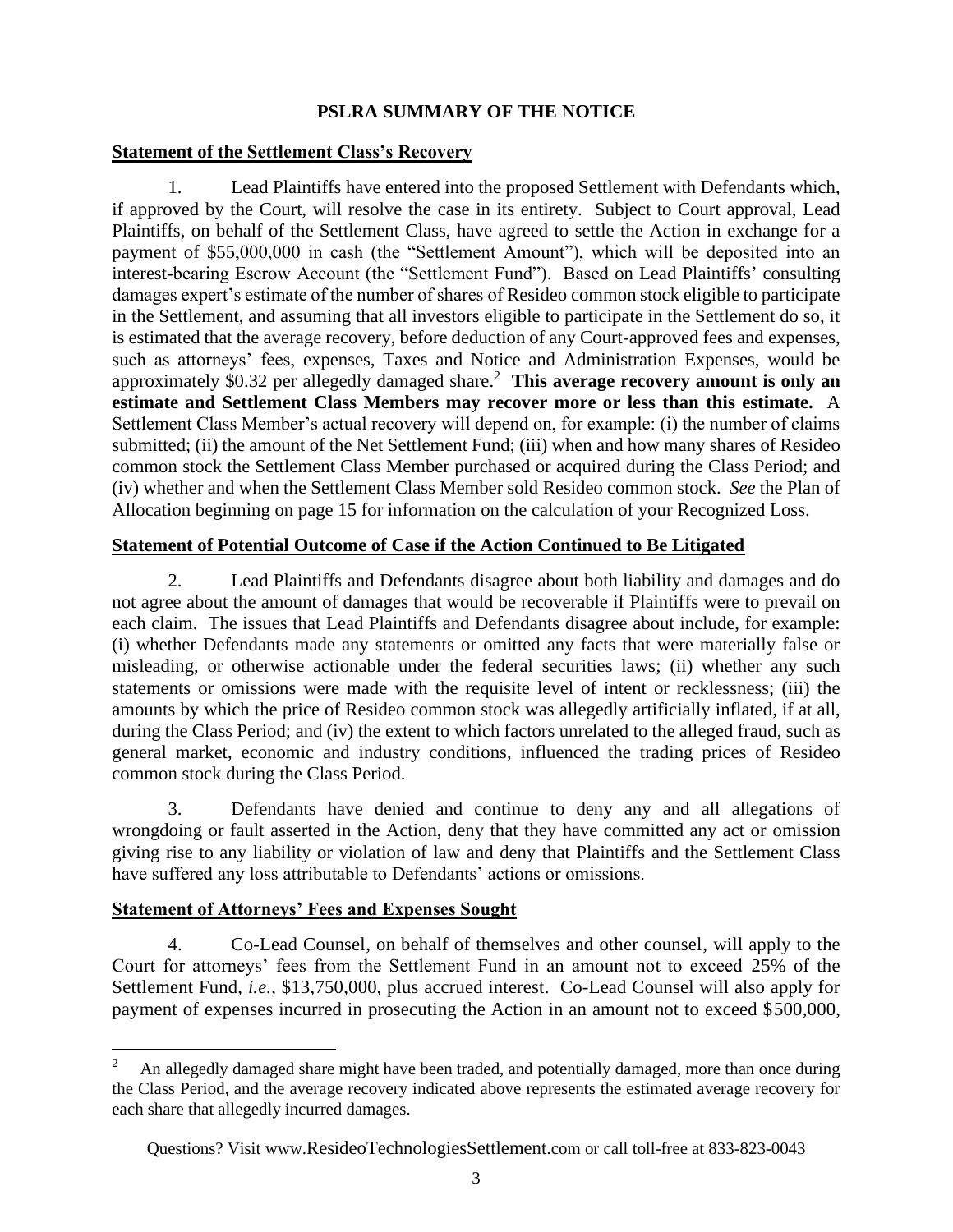plus accrued interest, which may include an application pursuant to the Private Securities Litigation Reform Act of 1995 ("PSLRA") for reimbursement of the reasonable costs and expenses incurred by Plaintiffs directly related to their representation of the Settlement Class. If the Court approves Co-Lead Counsel's Fee and Expense Application in full, the average amount of fees and expenses is estimated to be approximately \$0.08 per allegedly damaged share of Resideo common stock. A copy of the Fee and Expense Application will be posted on [www.ResideoTechnologiesSettlement.com](https://nam11.safelinks.protection.outlook.com/?url=http%3A%2F%2Fwww.resideotechnologiessettlement.com%2F&data=04%7C01%7Cjenn.ventriglia%40jndla.com%7Ccdb3f3a09b434d54f8b808d961d03fdc%7Cb9f74a4089a449e899697842c4748a82%7C0%7C0%7C637648369327123152%7CUnknown%7CTWFpbGZsb3d8eyJWIjoiMC4wLjAwMDAiLCJQIjoiV2luMzIiLCJBTiI6Ik1haWwiLCJXVCI6Mn0%3D%7C1000&sdata=va8BDAcd02sY73IDXBTkaa9LZFWZUZgW6ulV7NygimA%3D&reserved=0) after it has been filed with the Court.

## **Reasons for the Settlement**

5. For Lead Plaintiffs, the principal reason for the Settlement is the guaranteed cash benefit to the Settlement Class. This benefit must be compared to the uncertainty of being able to prove the allegations in the Complaint and certify a litigation class; the risk that the Court may grant some or all of the anticipated summary judgment motions to be filed by Defendants; the uncertainty of a greater recovery after a trial and appeals; and the difficulties and delays inherent in such litigation.

6. For Defendants, who deny all allegations of wrongdoing or liability whatsoever and deny that Settlement Class Members were damaged, the principal reasons for entering into the Settlement are to end the burden, expense, uncertainty and risk of further litigation.

#### **Identification of Representatives**

7. Lead Plaintiffs and the Settlement Class are represented by Co-Lead Counsel, Andrew J. Entwistle, Entwistle & Cappucci LLP, 401 Congress Avenue, Suite 1170, Austin, Texas, 78701, 512-710-5960, www.entwistle-law.com; and Ira A. Schochet, Labaton Sucharow LLP, 140 Broadway, New York, NY 10005, 888-219-6877, www.labaton.com, settlementquestions@labaton.com.

8. Further information regarding this Action, the Settlement and this Notice may be obtained by contacting the Claims Administrator: [info@ResideoTechnologiesSettlement.com,](mailto:info@ResideoTechnologiesSettlement.com) 833-823-0043, [www.ResideoTechnologiesSettlement.com.](https://nam11.safelinks.protection.outlook.com/?url=http%3A%2F%2Fwww.resideotechnologiessettlement.com%2F&data=04%7C01%7Cjenn.ventriglia%40jndla.com%7Ccdb3f3a09b434d54f8b808d961d03fdc%7Cb9f74a4089a449e899697842c4748a82%7C0%7C0%7C637648369327123152%7CUnknown%7CTWFpbGZsb3d8eyJWIjoiMC4wLjAwMDAiLCJQIjoiV2luMzIiLCJBTiI6Ik1haWwiLCJXVCI6Mn0%3D%7C1000&sdata=va8BDAcd02sY73IDXBTkaa9LZFWZUZgW6ulV7NygimA%3D&reserved=0)

## **Please Do Not Call the Court with Questions About the Settlement.**

# **BASIC INFORMATION**

## **1. Why did I get this Notice?**

9. The Court authorized that this Notice be sent to you because you or someone in your family may have purchased or acquired Resideo common stock during the period from October 15, 2018 through November 6, 2019, inclusive (the "Class Period"), including in connection with the Company's "spin-off" from Honeywell International, Inc. ("Honeywell") on or about October 29, 2018. **Receipt of this Notice does not mean that you are a member of the Settlement Class or that you will be entitled to receive a payment. Lead Plaintiffs and Defendants do not have access to your individual investment information. If you wish to be eligible for a payment, you are required to submit the Claim Form that is being distributed with this Notice.** *See* **Question 8 below.**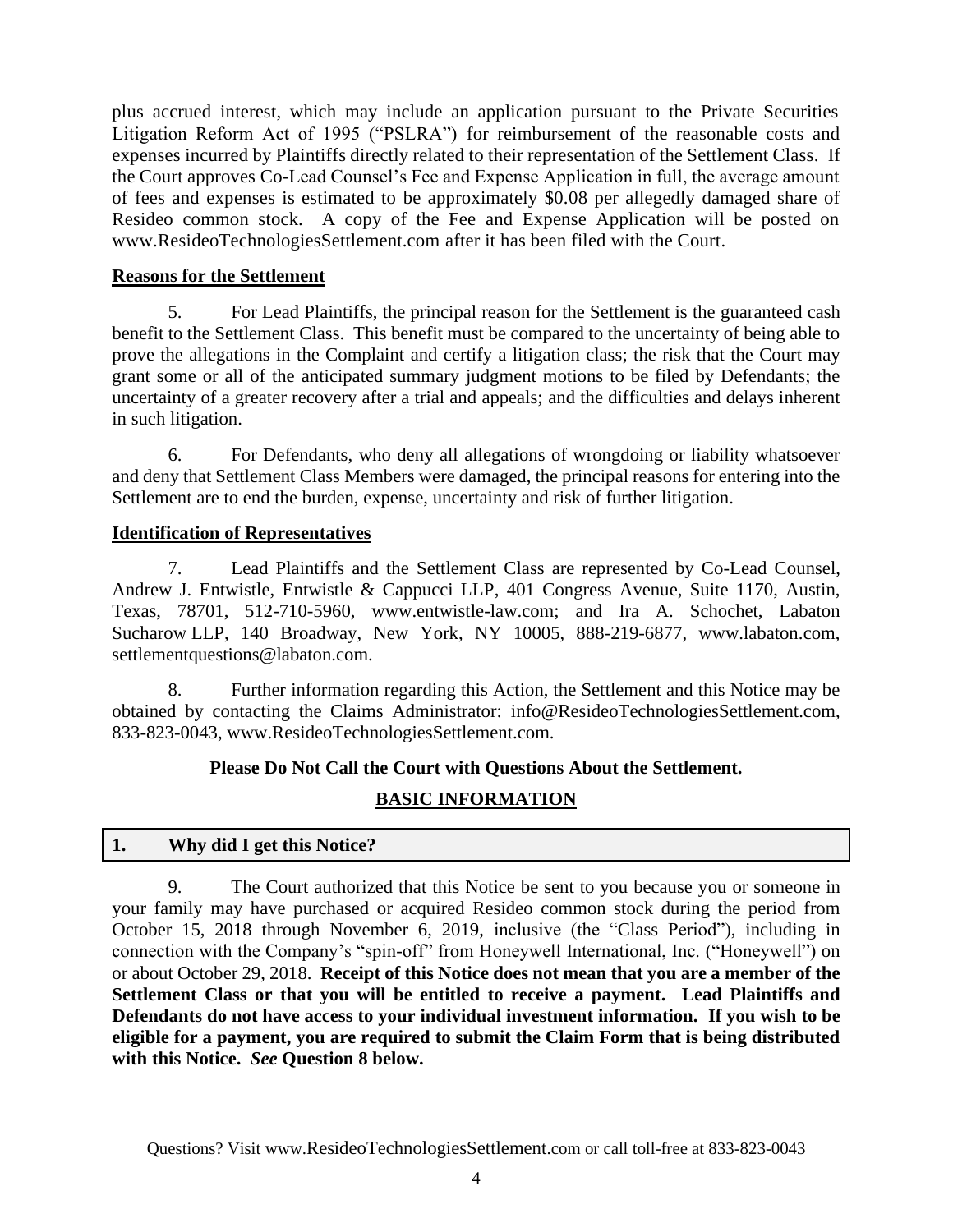10. The Court directed that this Notice be sent to Settlement Class Members because they have a right to know about the proposed Settlement of this class action lawsuit, and about all of their options, before the Court decides whether to approve the Settlement.

11. The Court in charge of the Action is the United States District Court for the District of Minnesota, and the case is known as *In re Resideo Technologies, Inc. Securities Litigation,* Case No. 19-cv-02863 (WMW/KMM). The Action is assigned to the Honorable Wilhelmina M. Wright, United States District Judge.

#### **2. How do I know if I am part of the Settlement Class?**

12. The Court directed, for the purposes of the proposed Settlement, that everyone who fits the following description is a Settlement Class Member and subject to the Settlement unless they are an excluded person (*see* Question 3 below) or take steps to exclude themselves from the Settlement Class (*see* Question 10 below):

#### **All persons and entities who or which purchased or otherwise acquired the common stock of Resideo during the period from October 15, 2018 through November 6, 2019, inclusive, and were damaged thereby.**

13. If one of your mutual funds purchased Resideo common stock during the Class Period, that **does not** make you a Settlement Class Member, although your mutual fund may be. You are a Settlement Class Member only if you individually purchased or acquired Resideo common stock during the Class Period. Check your investment records or contact your broker to see if you have any eligible purchases or acquisitions. **Lead Plaintiffs and Defendants do not independently have access to your trading information.**

## **3. Are there exceptions to being included?**

14. Yes. There are some individuals and entities that are excluded from the Settlement Class by definition. Excluded from the Settlement Class are: (i) Defendants; (ii) Honeywell; (iii) the officers and directors of Defendants and Honeywell during the Class Period; (iv) Immediate Family of the Individual Defendants and of the excluded officers and directors; (v) any entity in which any Defendant, any excluded officer or director, or any member of their Immediate Family has or had a controlling interest; (vi) any affiliates, parents or subsidiaries of Defendants and Honeywell; (vii) the legal representatives, agents, affiliates, heirs, successors or assigns of any of the foregoing, in their capacities as such; and (viii) those who timely and validly request exclusion from the Settlement Class in accordance with the requirements set forth in this Notice, or who are otherwise excluded by the Court.

## **4. Why is this a class action?**

15. In a class action, one or more persons or entities (in this case, Plaintiffs), sue on behalf of people and entities that have similar claims. Together, these people and entities are a "class," and each is a "class member." A class action allows one court to resolve, in a single case, many similar claims that, if brought separately by individual people, might be too small economically to litigate. One court resolves the issues for all class members at the same time, except for those who exclude themselves, or "opt-out," from the class. In this Action, the Court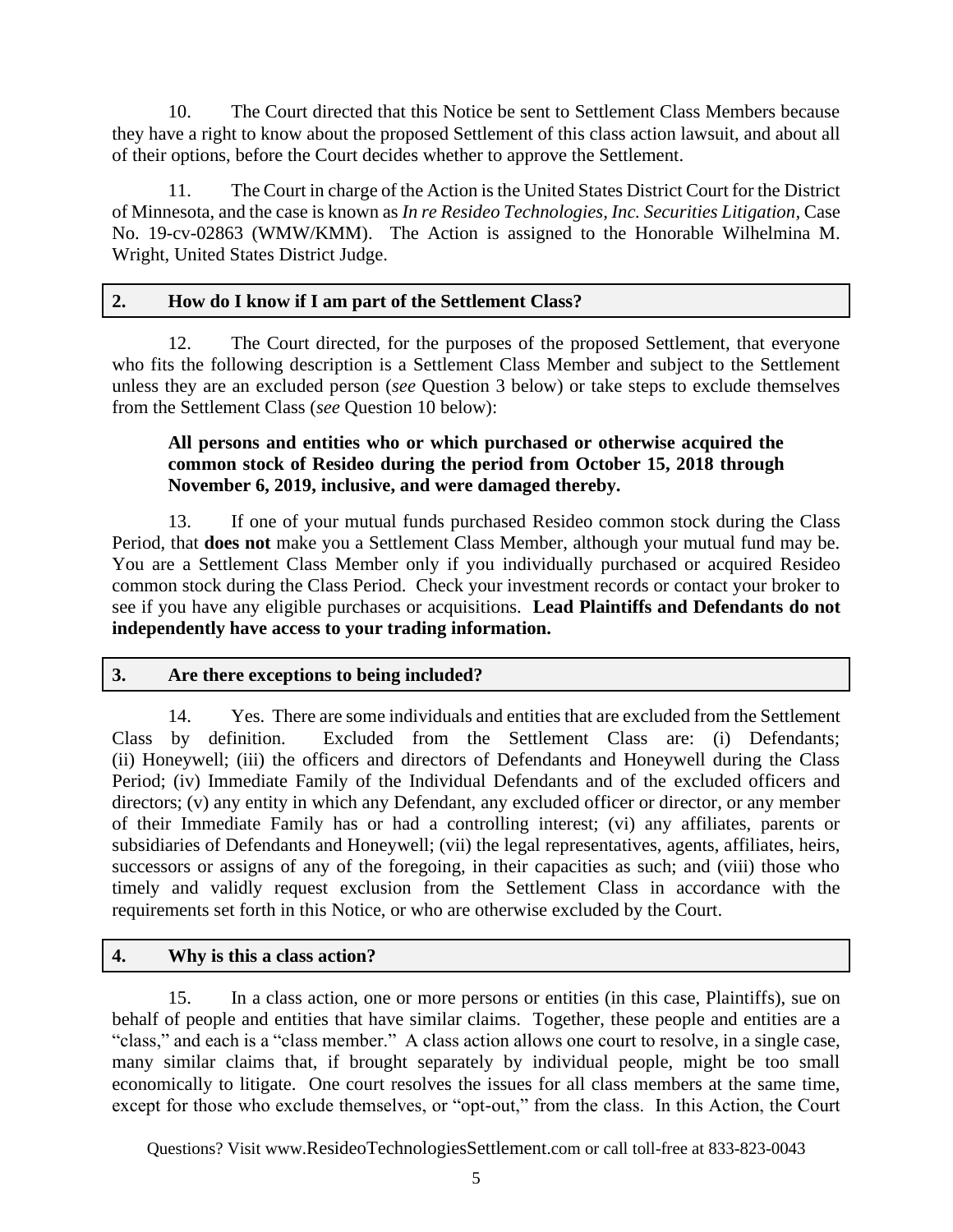has appointed the Gabelli Group and the Naya Group to serve as Lead Plaintiffs and has appointed Entwistle & Cappucci LLP and Labaton Sucharow LLP to serve as Co-Lead Counsel.

## **5. What is this case about and what has happened so far?**

16. Resideo is a global provider of security, comfort and smart-technology solutions and products. The Company emerged out of a corporate spin-off of Honeywell, which was completed on October 29, 2018, whereby Honeywell combined certain unrelated business units and products and spun them off to create Resideo (the "Spin-Off"). Resideo became a publicly traded company as a result of a *pro rata* distribution of Resideo's common stock to Honeywell shareholders. Resideo's common stock trades on the New York Stock Exchange under the ticker symbol: "REZI."

17. In the Action, Plaintiffs alleged that Defendants made materially false and misleading statements and omissions in connection with the operations, financial condition, resources and product lines of Resideo following the Spin-Off. Plaintiffs alleged that Defendants misled investors as to Resideo's viability as a stand-alone company and the quality of the businesses or subdivisions of Honeywell that were transferred to Resideo. Plaintiffs alleged that Defendants' statements about Resideo, both prior to and after the Spin-Off, were false and misleading because the statements allegedly concealed the shortcomings of Resideo's products and internal operations, which were allegedly known to certain of the Defendants before the Spin-Off. Plaintiffs further alleged that the price of Resideo common stock was artificially inflated as a result of Defendants' allegedly false and misleading statements and omissions, and that the price declined when the truth was allegedly revealed through a series of corrective disclosures.

18. On November 8, 2019, a securities class action complaint was filed in the Court, styled *St. Clair County Employees' Retirement System v. Resideo Technologies, Inc., et al.*, No. 0:19-cv-02863. The case was assigned to Judge Wilhelmina M. Wright and referred to Magistrate Judge Katherine M. Menendez on the same day.

19. By Order dated January 27, 2020, the Court, *inter alia*, consolidated the *St. Clair*  action and related actions; appointed the Gabelli Group and the Naya Group as Lead Plaintiffs; and appointed Entwistle & Cappucci LLP and Labaton Sucharow LLP as Co-Lead Counsel.

20. On April 10, 2020, Plaintiffs filed the operative Consolidated Amended Complaint for Violations of the Federal Securities Laws (the "Complaint") asserting class action claims against all Defendants under Section 10(b) of the Securities Exchange Act of 1934 (the "Exchange Act") and Rule 10b-5 promulgated thereunder, and against the Individual Defendants under Section 20(a) of the Exchange Act. Among other things, as noted above, the Complaint alleges materially false and misleading statements and omissions in connection with the operations, financial condition, resources and product lines of Resideo.

21. On July 10, 2020, Defendants filed a motion to dismiss the Complaint, which Plaintiffs opposed on October 9, 2020. On November 9, 2020, Defendants filed a reply brief in further support of their motion to dismiss. Oral argument on Defendants' motion to dismiss the Complaint was held on December 1, 2020. On March 30, 2021, the Court entered its Opinion and Order denying Defendants' motion to dismiss in its entirety. Discovery in the Action commenced promptly after the Court issued the order denying Defendants' motion to dismiss and has been ongoing.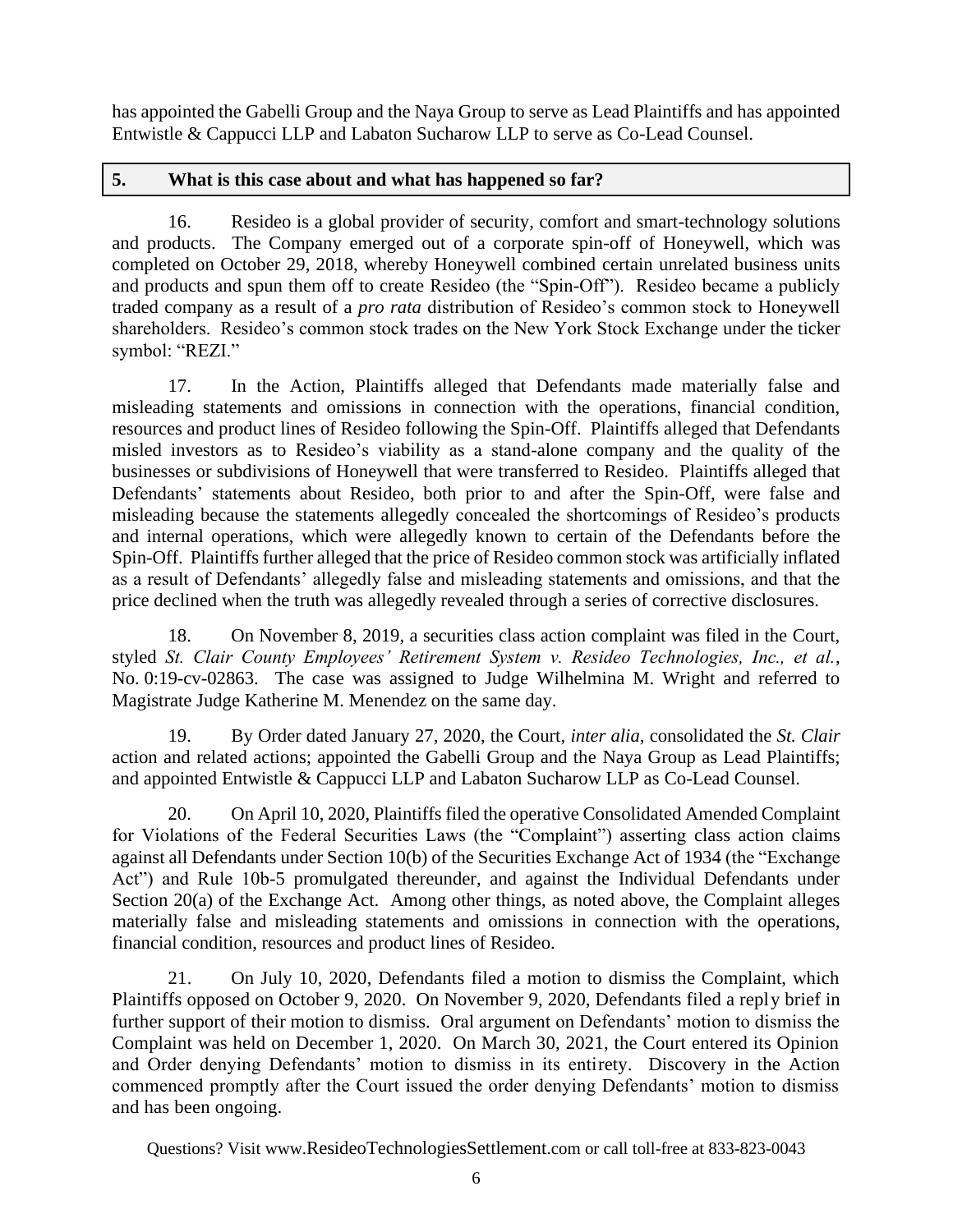22. On April 13, 2021, Defendants filed their Answer to the Complaint.

23. On May 18, 2021, the Court conducted the initial pretrial conference, and on May 25, 2021, the Court issued a pretrial scheduling order setting litigation deadlines for amended pleadings, close of fact and expert discovery, and class certification discovery and briefing.

24. Lead Plaintiffs and Defendants began to explore the possibility of a settlement and retained the Honorable Layn R. Phillips (Ret.) (the "Mediator") in January 2021 to act as mediator in the Action. On February 25, 2021, Co-Lead Counsel and Defendants' Counsel participated in a full-day mediation session before the Mediator. In advance of that session, Lead Plaintiffs and Defendants provided detailed mediation statements and exhibits to the Mediator, which addressed issues of both liability and damages. While these discussions narrowed the differences between Lead Plaintiffs and Defendants, a resolution was not reached on that day. Following extensive arm's-length negotiations, both directly and with the ongoing assistance of the Mediator, over the next five months, the parties were able to reach an agreement in principle to settle the Action for \$55,000,000, which was memorialized in a term sheet executed and finalized on July 30, 2021, subject to the execution of a definitive and customary stipulation and agreement of settlement and related papers. The Stipulation (together with the exhibits thereto) constitutes the final and binding agreement between Lead Plaintiffs and Defendants.

25. Before agreeing to a settlement, Lead Plaintiffs, through Co-Lead Counsel, conducted a thorough investigation relating to the claims, defenses, and underlying events and transactions that are the subject of the Action. This process included reviewing and analyzing: (i) documents filed publicly by the Company with the U.S. Securities and Exchange Commission ("SEC"); (ii) publicly available information, including press releases, news articles, and other public statements issued by or concerning the Company and Defendants; (iii) research reports issued by financial analysts concerning the Company; (iv) other publicly available information and data concerning the Company; (v) relevant documents amongst approximately 167,000 documents that were produced, comprised of 1,052,216 pages, produced by Defendants during discovery, which consisted of emails, WhatsApp and SMS messages and other documents previously produced by Resideo to the SEC; and (vi) the applicable law governing the claims and potential defenses. Co-Lead Counsel identified and interviewed numerous former Resideo employees and other persons with relevant knowledge of the underlying allegations, 15 of whom have provided information as confidential witnesses, and one of whom provided Co-Lead Counsel with 56,835 internal Resideo emails. Co-Lead Counsel also consulted with experts on damages and loss causation issues.

#### **6. What are the reasons for the Settlement?**

26. The Court did not finally decide in favor of Lead Plaintiffs or Defendants. Instead, both sides agreed to a settlement. Lead Plaintiffs and Co-Lead Counsel believe that the claims asserted in the Action have merit. They recognize, however, the expense and length of continued proceedings needed to pursue the claims through class certification, trial and appeals, as well as the difficulties in establishing liability. Assuming the claims proceeded to trial, Plaintiffs and Defendants would present factual and expert testimony on each of the disputed issues, and there is risk that the Court or jury would resolve these issues unfavorably against Plaintiffs and the class. In light of the Settlement and the guaranteed cash recovery to the Settlement Class, Lead Plaintiffs and Co-Lead Counsel believe that the proposed Settlement is fair, reasonable and adequate, and in the best interests of the Settlement Class.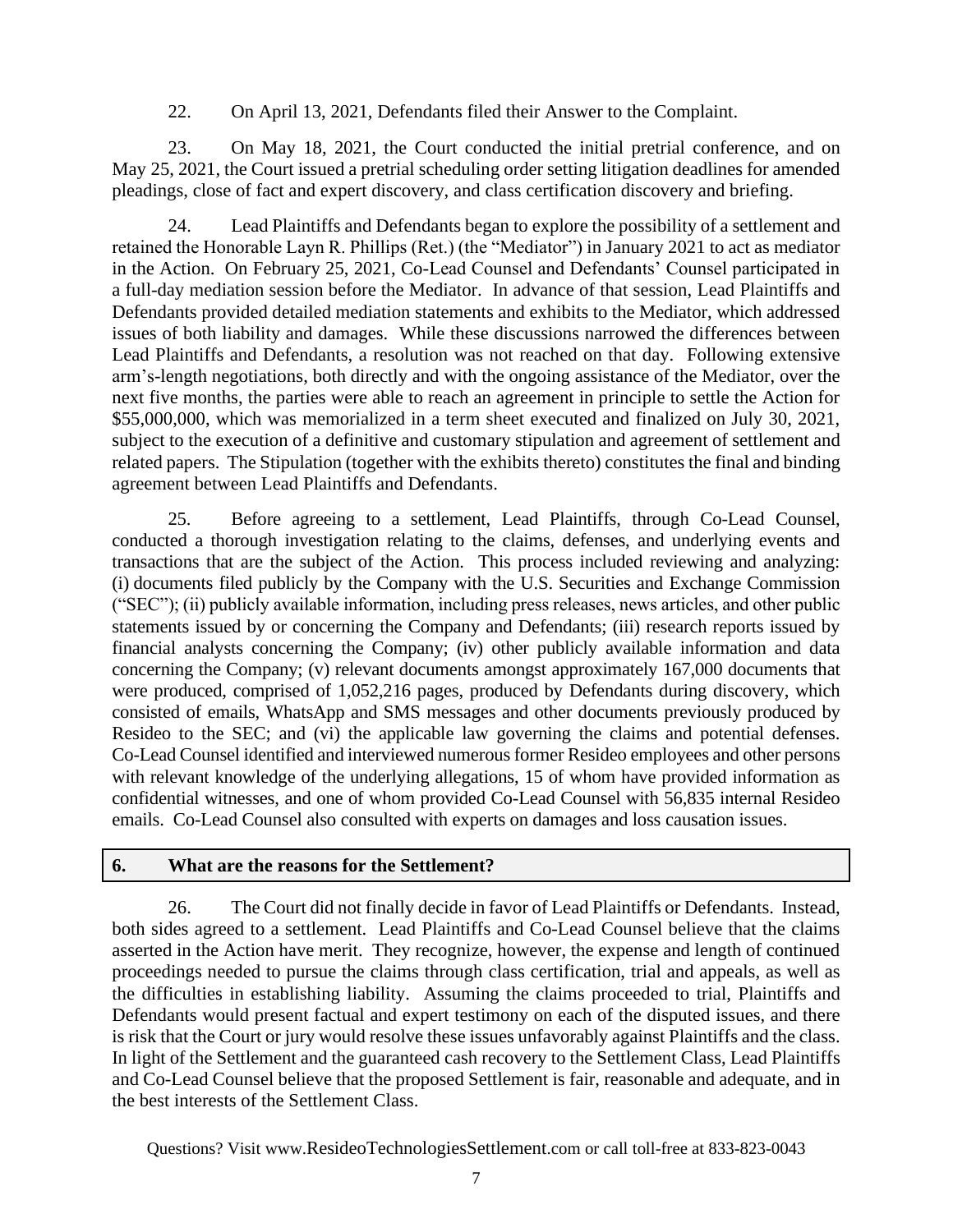27. Defendants have denied and continue to deny each and every one of the claims alleged by Plaintiffs in the Action, including all claims in the Complaint, and specifically deny any wrongdoing and that they have committed any act or omission giving rise to any liability or violation of law. Defendants deny the allegations that they knowingly, or otherwise, made any material misstatements or omissions; that any Member of the Settlement Class has suffered damages; that the prices of Resideo's common stock were artificially inflated by reason of the alleged misrepresentations, omissions, or otherwise; or that Members of the Settlement Class were harmed by the conduct alleged. Nonetheless, Defendants have concluded that continuation of the Action would be protracted and expensive, and have taken into account the uncertainty and risks inherent in any litigation, especially a complex case like this Action.

## **THE SETTLEMENT BENEFITS**

## **7. What does the Settlement provide?**

28. In exchange for the Settlement and the release of the Released Claims against the Released Defendant Parties (*see* Question 9 below), Defendants have agreed to cause a \$55 million cash payment to be made, which, along with any interest earned, will be distributed after deduction of Court-awarded attorneys' fees and litigation expenses, Notice and Administration Expenses, Taxes, and any other fees or expenses approved by the Court (the "Net Settlement Fund"), to Settlement Class Members who submit valid and timely Claim Forms and are found to be eligible to receive a distribution from the Net Settlement Fund.

#### **8. How can I receive a payment?**

29. To qualify for a payment from the Net Settlement Fund, you must submit a timely and valid Claim Form. A Claim Form is included with this Notice. You may also obtain one from the website dedicated to the Settlement: [www.ResideoTechnologiesSettlement.com,](https://nam11.safelinks.protection.outlook.com/?url=http%3A%2F%2Fwww.resideotechnologiessettlement.com%2F&data=04%7C01%7Cjenn.ventriglia%40jndla.com%7Ccdb3f3a09b434d54f8b808d961d03fdc%7Cb9f74a4089a449e899697842c4748a82%7C0%7C0%7C637648369327123152%7CUnknown%7CTWFpbGZsb3d8eyJWIjoiMC4wLjAwMDAiLCJQIjoiV2luMzIiLCJBTiI6Ik1haWwiLCJXVCI6Mn0%3D%7C1000&sdata=va8BDAcd02sY73IDXBTkaa9LZFWZUZgW6ulV7NygimA%3D&reserved=0) or from Co-Lead Counsel's websites: www.entwistle-law.com and www.labaton.com, or submit a claim online at [www.ResideoTechnologiesSettlement.com.](https://nam11.safelinks.protection.outlook.com/?url=http%3A%2F%2Fwww.resideotechnologiessettlement.com%2F&data=04%7C01%7Cjenn.ventriglia%40jndla.com%7Ccdb3f3a09b434d54f8b808d961d03fdc%7Cb9f74a4089a449e899697842c4748a82%7C0%7C0%7C637648369327123152%7CUnknown%7CTWFpbGZsb3d8eyJWIjoiMC4wLjAwMDAiLCJQIjoiV2luMzIiLCJBTiI6Ik1haWwiLCJXVCI6Mn0%3D%7C1000&sdata=va8BDAcd02sY73IDXBTkaa9LZFWZUZgW6ulV7NygimA%3D&reserved=0) You can also request that a Claim Form be mailed to you by calling the Claims Administrator toll-free at 833-823-0043.

30. Please read the instructions contained in the Claim Form carefully, fill out the Claim Form, include all the documents the form requests, sign it, and mail or submit it to the Claims Administrator so that it is **postmarked or received no later than March 4, 2022.**

## **9. What am I giving up to receive a payment and by staying in the Settlement Class?**

31. If you are a Settlement Class Member and do not timely and validly exclude yourself from the Settlement Class, you will remain in the Settlement Class and that means that, upon the "Effective Date" of the Settlement, you will release all "Released Claims" against the "Released Defendant Parties." All of the Court's orders about the Settlement, whether favorable or unfavorable, will apply to you and legally bind you.

(a) **"Released Claims"** means all claims, rights, or causes of action or liabilities of any nature whatsoever, whether known or Unknown Claims (defined below), whether arising under federal, state, local, statutory, common, or foreign law, that (a) were set forth, alleged, or referred to in the Complaint or any other complaint filed by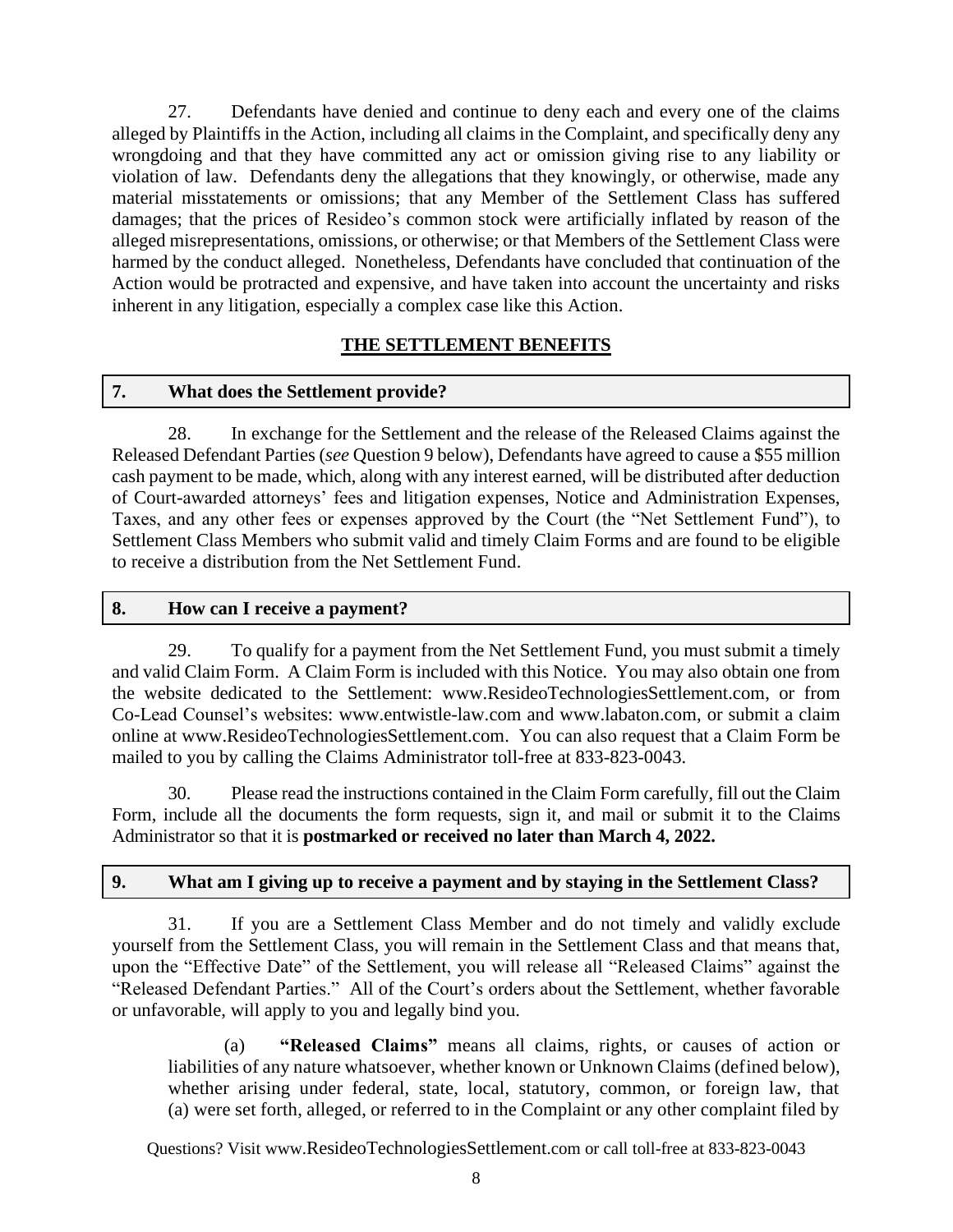any member of the Settlement Class prior to the consolidation of the Action, or (b) could have been asserted in the Action or in any forum, domestic or foreign, by Plaintiffs or any other member of the Settlement Class arising out of, based upon, or relating in any way to both (i) the purchase, acquisition, sale, or holding of Resideo common stock during the Class Period; and (ii) any of the allegations, transactions, acts, facts, statements, representations, or omissions involved, set forth, alleged, or referred to in the Complaint or any other complaint filed by any member of the Settlement Class prior to the consolidation of the Action, including, for the avoidance of doubt, any alleged untrue statement of a material fact or omission or alleged omission to state a material fact required to be stated therein or necessary to make the statements therein not misleading made by Honeywell or Resideo in connection with the spin-off of Resideo from Honeywell. For the avoidance of doubt, Released Claims do not include: (i) claims to enforce the Settlement; (ii) claims by any governmental entity, if any, that arise out of the events at issue in the Action; and (iii) claims in *Bud & Sue Frashier Family Trust U/A DTD 05/05/98, Derivatively on Behalf of Resideo Technologies, Inc. v. Fradin, et al*., C.A. No. 2021-0556 PAF (Del. Ch.); *In re Resideo Technologies, Inc. Derivative Litigation*, Lead Case No. 20-cv-915-LPS (D. Del.).

(b) **"Released Defendant Parties"** means Defendants, Defendants' Counsel, Honeywell, Honeywell's Counsel, and each of their respective past or present direct or indirect subsidiaries, parents, affiliates, divisions, principals, successors, and predecessors, assigns, officers, directors, shareholders, trustees, partners, members, agents, fiduciaries, contractors, auditors, accountants, executors, administrators, representatives, estates, estate managers, advisors, bankers, consultants, experts, employees, attorneys, insurers, indemnifiers, reinsurers, general or limited partners or partnerships, limited liability companies; and the Immediate Family, representatives, and heirs of the Individual Defendants, as well as any trust of which any Individual Defendant is the settlor or which is for the benefit of any of their Immediate Family; any firm, trust, corporation, or entity in which any Defendant or Honeywell has a controlling interest; and any of the legal representatives, heirs, successors in interest, or assigns of Defendants or Honeywell.

(c) "**Unknown Claims**" means any and all Released Claims that Plaintiffs or any other Settlement Class Member does not know or suspect to exist in his, her, or its favor at the time of the release of the Released Defendant Parties, and any and all Released Defendants' Claims that any Released Defendant Party does not know or suspect to exist in his, her, or its favor at the time of the release of the Released Plaintiff Parties, which if known by him, her, or it might have affected his, her, or its decision(s) with respect to the Settlement, including the decision to object to the terms of the Settlement or to exclude himself, herself, or itself from the Settlement Class. With respect to any and all Released Claims and Released Defendants' Claims, the Parties stipulate and agree that, upon the Effective Date, Plaintiffs and the Released Defendant Parties shall expressly, and each other Settlement Class Member shall be deemed to have, and by operation of the Judgment or Alternative Judgment shall have, to the fullest extent permitted by law, expressly waived and relinquished any and all provisions, rights and benefits conferred by any law of any state or territory of the United States or foreign law, or principle of common law, which is similar, comparable, or equivalent to California Civil Code § 1542, which provides:

Questions? Visit www.[ResideoTechnologiesSettlement](http://www._________________.com/).com or call toll-free at 833-823-0043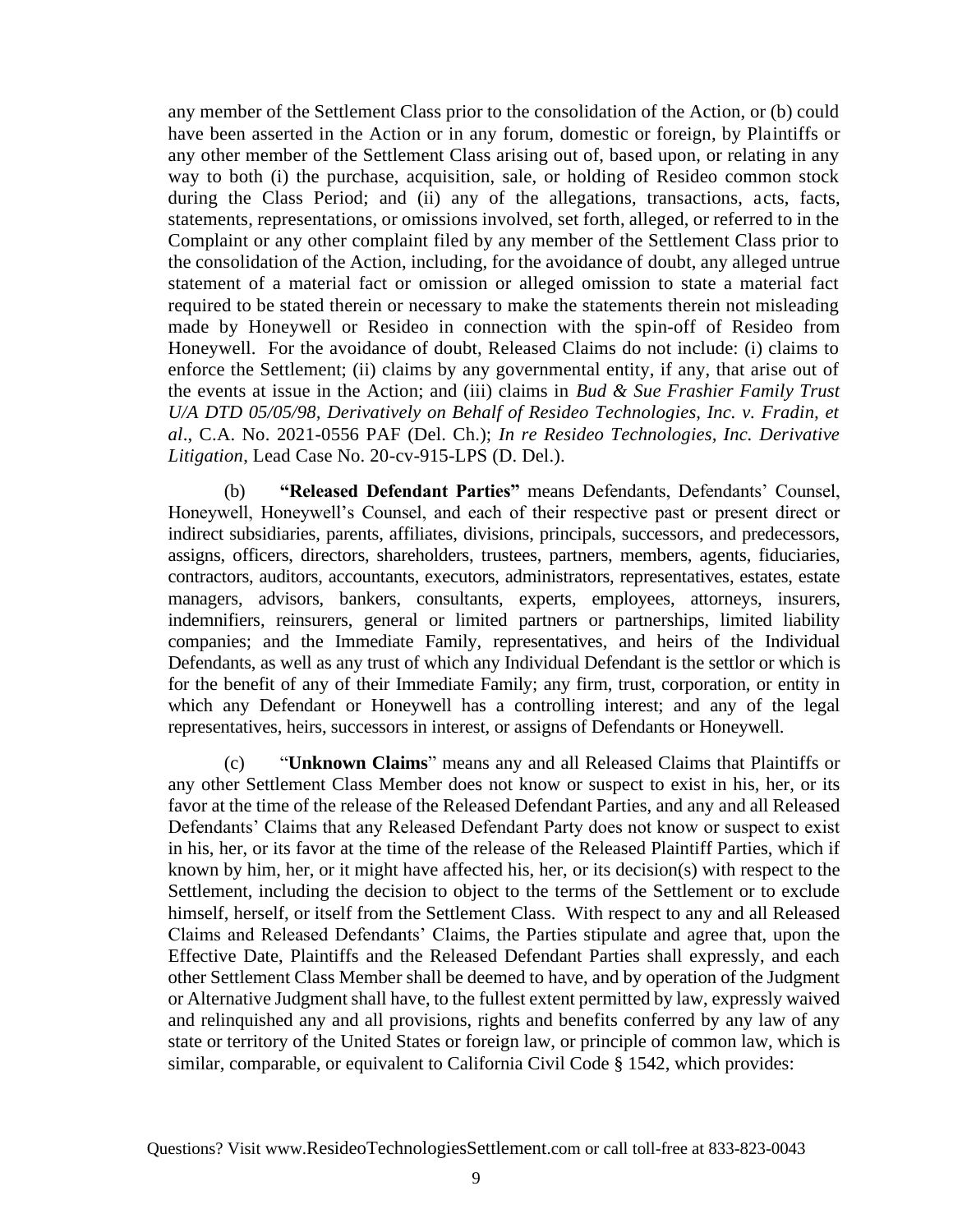**A general release does not extend to claims that the creditor or releasing party does not know or suspect to exist in his or her favor at the time of executing the release and that, if known by him or her, would have materially affected his or her settlement with the debtor or released party.**

Plaintiffs, other Settlement Class Members, or Released Defendant Parties may hereafter discover facts, legal theories, or authorities in addition to or different from those which any of them now knows, suspects, or believes to be true with respect to the Action, the Released Claims, or the Released Defendants' Claims, but Plaintiffs and Released Defendant Parties shall expressly, fully, finally, and forever settle and release, and each Settlement Class Member shall be deemed to have fully, finally, and forever settled and released, and upon the Effective Date and by operation of the Judgment or Alternative Judgment shall have settled and released, fully, finally, and forever, any and all Released Claims and Released Defendants' Claims as applicable, without regard to the subsequent discovery or existence of such different or additional facts, legal theories, or authorities. Plaintiffs and Released Defendant Parties acknowledge, and other Settlement Class Members by operation of law shall be deemed to have acknowledged, that the inclusion of "Unknown Claims" in the definition of Released Claims and Released Defendants' Claims was separately bargained for and was a material element of the Settlement.

32. The "Effective Date" will occur when an Order entered by the Court approving the Settlement becomes Final and is not subject to appeal.

33. Upon the "Effective Date," the Released Defendant Parties will also provide a release of any claims against Plaintiffs and the Settlement Class arising out of or related to the institution, prosecution, or settlement of the claims in the Action.

## **EXCLUDING YOURSELF FROM THE SETTLEMENT CLASS**

34. If you want to keep any right you may have to sue or continue to sue Defendants and the other Released Defendant Parties on your own concerning the Released Claims, then you must take steps to remove yourself from the Settlement Class. This is called excluding yourself or "opting out." **Please note:** If you decide to exclude yourself from the Settlement Class, there is a risk that any lawsuit you may file to pursue claims alleged in the Action may be dismissed, including because the suit is not filed within the applicable time periods required for filing suit. Defendants have the option to terminate the Settlement if Settlement Class Members who incurred a certain aggregate amount of Recognized Losses (defined below) request exclusion.

## **10. How do I exclude myself from the Settlement Class?**

35. To exclude yourself from the Settlement Class, you must mail a signed letter stating that you request to be "excluded from the Settlement Class in *In re Resideo Technologies, Inc. Securities Litigation,* Case No. 19-cv-02863 (WMW/KMM) (D. Minn)." You cannot exclude yourself by telephone or email. Each request for exclusion must also: (i) state the name, address, telephone number and email address of the person or entity requesting exclusion, and in the case of entities, the name and telephone number of the appropriate representative; (ii) state that such person or entity "requests exclusion from the Settlement Class in *In re Resideo Technologies, Inc. Securities Litigation*, Case No. 19-cv-02863 (WMW/KMM);" (iii) state the number of shares of Resideo common stock that the person or entity requesting exclusion purchased, otherwise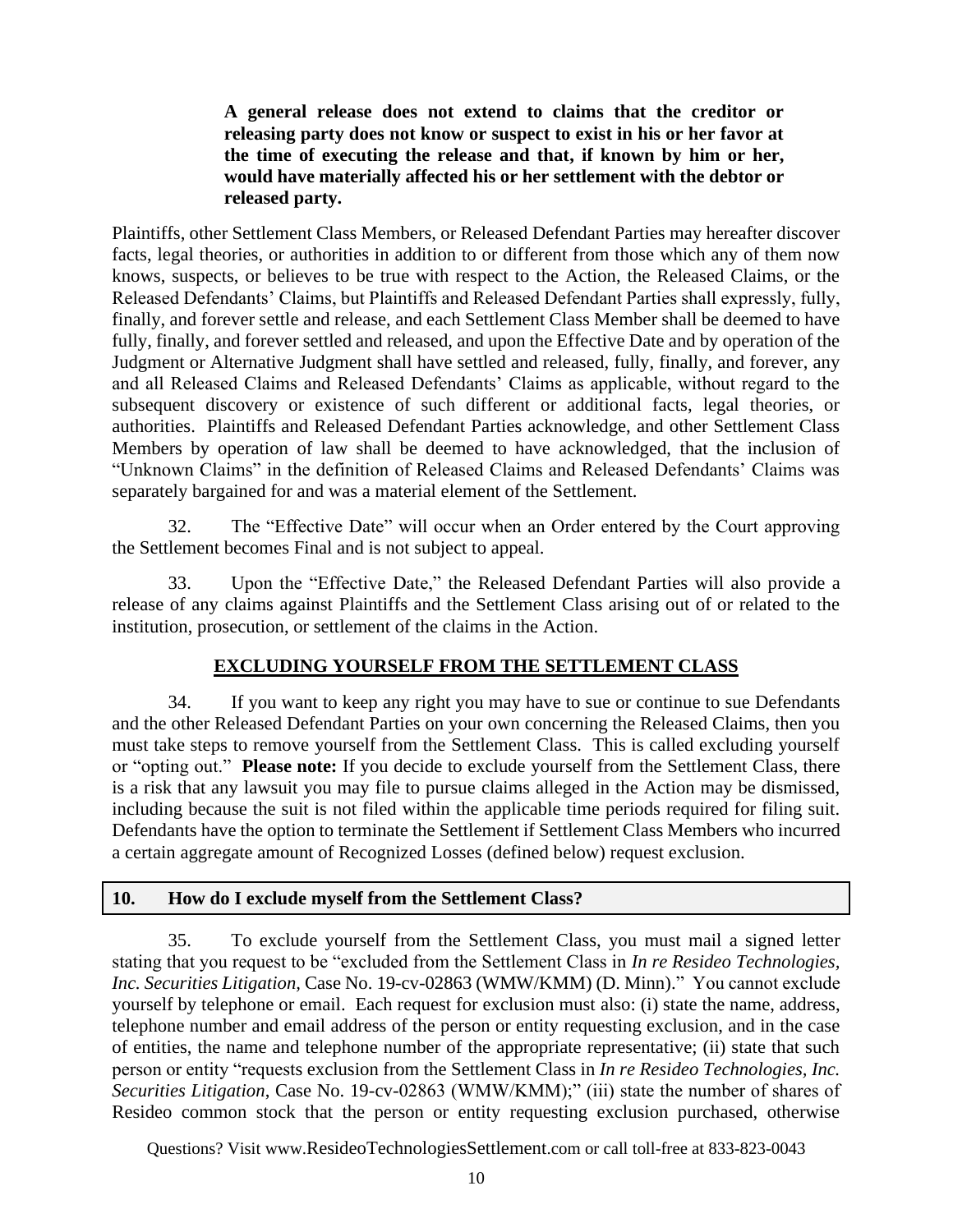acquired (including in the Spin-Off from Honeywell) and sold during the period from the opening of trading on October 15, 2018 through and including the close of trading on February 7, 2020 (the end of the 90-day look-back period), as well as the dates and prices of each such purchase/acquisition and sale; (iv) state the number of shares of Resideo common stock held as of the close of trading on February 7, 2020; and (v) be signed by the person or entity requesting exclusion or an authorized representative, together with proof of authority.<sup>3</sup> Co-Lead Counsel are authorized to request from any person or entity requesting exclusion additional transaction information or documentation sufficient to prove his, her, or its holdings and trading in Resideo common stock. A request for exclusion must be mailed so that it is **received no later than January 6, 2022** at:

> *Resideo Technologies Settlement* c/o JND Legal Administration P.O. Box 91250 Seattle, WA 98111

36. This information is needed to determine whether you are a member of the Settlement Class. Your exclusion request must comply with these requirements in order to be valid.

37. If you ask to be excluded, do not submit a Claim Form because you cannot receive any payment from the Net Settlement Fund. Also, you cannot object to the Settlement because you will not be a Settlement Class Member and the Settlement will not affect you. If you submit a valid exclusion request, you will not be legally bound by anything that happens in the Action, and you may be able to sue (or continue to sue) Defendants and the other Released Defendant Parties in the future.

## **11. If I do not exclude myself, can I sue Defendants and the other Released Defendant Parties for the same reasons later?**

38. No. Unless you properly exclude yourself, you will give up any rights to sue Defendants and the other Released Defendant Parties for any and all Released Claims. If you have a pending lawsuit against any of the Released Defendant Parties, **speak to your lawyer in that case immediately**. You must exclude yourself from this Settlement Class to continue your own lawsuit if it relates to any Released Claims. Remember, the exclusion deadline is **January 6, 2022.**

<sup>3</sup> Shares obtained via the Spin-Off are treated as being purchased or acquired on October 29, 2018 at \$28.00 per share, which is the opening price on October 29, 2018, the date on which those shares were issued and acquired. Resideo shares traded on a when-issued basis between October 15, 2018 and October 28, 2018 at prices ranging from \$26.50 to \$32.55. While when-issued trading occurred at much lower volumes than beginning on October 29, 2018 (when-issued volume totaled 1.8 million shares, while October 29, 2018 first day of regular-way trading reported volume was approximately 30.4 million shares), the final when-issued trade occurred at \$27.85 per share, only \$0.15 per share, or 0.54% lower than the opening regular-way trade of \$28.00. Therefore, Co-Lead Counsel believe that the opening regular-way trading price of \$28.00 represents a fair indication of the market's valuation of Resideo as a spun-off entity.

Questions? Visit www.[ResideoTechnologiesSettlement](http://www._________________.com/).com or call toll-free at 833-823-0043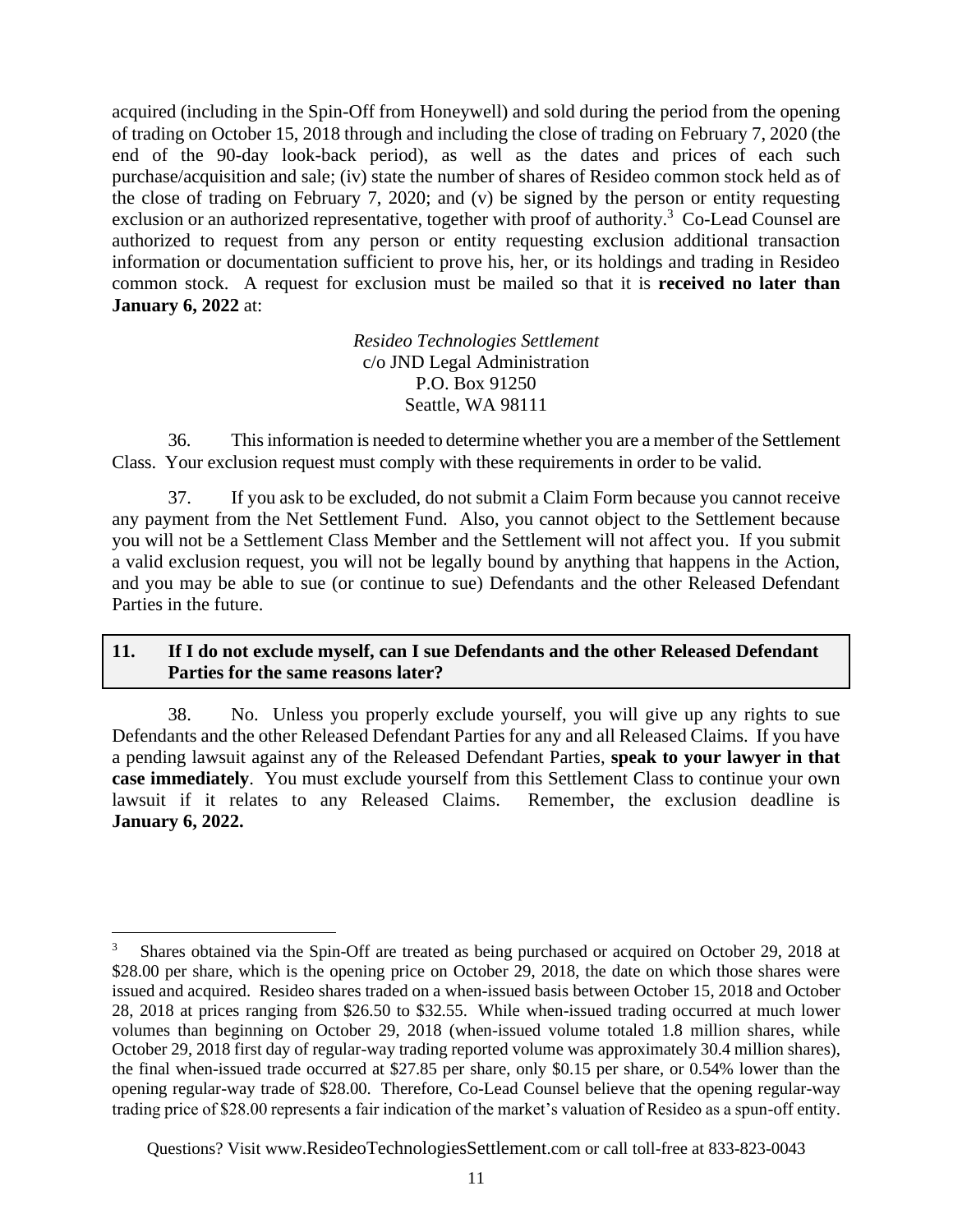## **12. Do I have a lawyer in this case?**

39. Entwistle & Cappucci LLP and Labaton Sucharow LLP are Co-Lead Counsel in the Action and represent all Settlement Class Members. You will not be separately charged for these lawyers. The Court will determine the amount of attorneys' fees and litigation expenses, which will be paid from the Settlement Fund. If you want to be represented by your own lawyer, you may hire one at your own expense.

## **13. How will the lawyers be paid?**

40. Co-Lead Counsel have been prosecuting the Action on a contingent basis and have not been paid for any of their work. Co-Lead Counsel will apply to the Court, on behalf of themselves, other Plaintiffs' Counsel and certain additional attorneys, for an award of no more than 25% of the Settlement Fund, *i.e.,* \$13,750,000, plus any accrued interest. Plaintiffs' Counsel are Co-Lead Counsel, Robbins Geller Rudman & Dowd LLP and Chestnut Cambronne PA. In addition, Berman Tabacco assisted in the early stages of the investigation and Vanoverbeke, Michaud & Timmony, P.C. and Derryberry & Naifeh, LLP assisted Robbins Geller. Any fee allocations among Plaintiffs' Counsel and additional counsel will in no way increase the fees that are deducted from the Settlement Fund, and no other attorneys will share the awarded attorneys' fees. Co-Lead Counsel will also seek payment of expenses incurred in the prosecution of the Action of no more than \$500,000, plus any accrued interest, which may include an application in accordance with the PSLRA for reimbursement of the reasonable costs and expenses of the Plaintiffs directly related to their representation of the Settlement Class. Any attorneys' fees and expenses awarded by the Court will be paid from the Settlement Fund. Settlement Class Members are not personally liable for any such fees or expenses.

## **OBJECTING TO THE SETTLEMENT, THE PLAN OF ALLOCATION, OR THE FEE AND EXPENSE APPLICATION**

## **14. How do I tell the Court that I do not like something about the proposed Settlement?**

41. If you are a Settlement Class Member, you can object to the Settlement or any of its terms, the proposed Plan of Allocation of the Net Settlement Fund, and/or Co-Lead Counsel's Fee and Expense Application. You may write to the Court about why you think the Court should not approve any or all of the Settlement terms or related relief. If you would like the Court to consider your views, you must file a proper objection within the deadline, and according to the following procedures.

42. To object, you must send a signed letter stating that you object to the proposed Settlement, the Plan of Allocation and/or the Fee and Expense Application in "*In re Resideo Technologies, Inc. Securities Litigation,* Case No. 19-cv-02863 (WMW/KMM) (D. Minn.)." The objection must also: (i) state the name, address, telephone number and email address of the person or entity objecting and must be signed by the objector; (ii) state with specificity the grounds for the Settlement Class Member's objection, including any legal and evidentiary support the Settlement Class Member wishes to bring to the Court's attention and whether the objection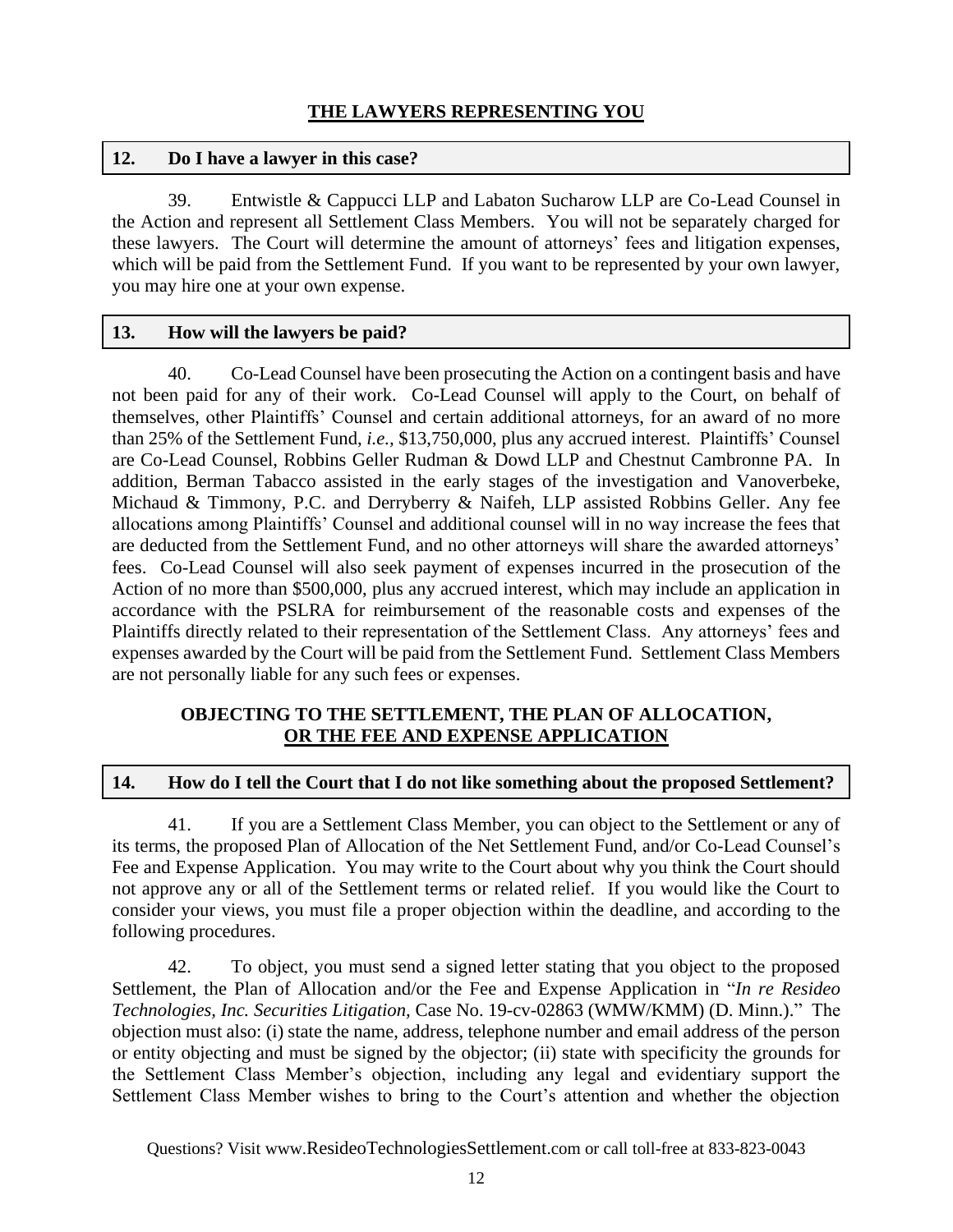applies only to the objector, to a specific subset of the Settlement Class, or to the entire Settlement Class; and (iii) include documents sufficient to prove membership in the Settlement Class, including documents showing the number of shares of Resideo common stock that the objecting Settlement Class Member purchased, otherwise acquired (including in the Spin-Off from Honeywell) and sold during the period from the opening of trading on October 15, 2018 through and including the close of trading on February 7, 2020 (the end of the 90-day look-back period), as well as the dates and prices of each such purchase/acquisition and sale. Documentation establishing membership in the Settlement Class must consist of copies of brokerage confirmation slips or monthly brokerage account statements, or an authorized statement from the objector's broker containing the transactional and holding information found in a broker confirmation slip or account statement. Objectors that enter an appearance and desire to present evidence at the Settlement Hearing in support of their objection must include in their written objection or notice of appearance the identity of any witnesses they may call to testify and any exhibits they intend to introduce into evidence at the hearing. Objectors that intend to appear at the Settlement Hearing through counsel must also identify that counsel by name, address, and telephone number. Unless otherwise ordered by the Court, any Settlement Class Member who does not object in the manner described in this Notice will be deemed to have waived any objection and will be foreclosed from making any objection to the proposed Settlement, the Plan of Allocation and/or Co-Lead Counsel's Fee and Expense Application.

43. Your objection must be filed with the Court **no later than January 6, 2022 and** be mailed or delivered to the following counsel so that it is **received no later than January 6, 2022:**

| Court                                                                                                                                                                                                    | <b>Co-Lead Counsel</b>                                                                                                                           | <b>Defendants' Counsel</b>                                                                              |  |
|----------------------------------------------------------------------------------------------------------------------------------------------------------------------------------------------------------|--------------------------------------------------------------------------------------------------------------------------------------------------|---------------------------------------------------------------------------------------------------------|--|
| <b>Clerk of the Court</b><br><b>United States District Court</b><br>District of Minnesota<br>Warren E. Burger Federal<br>Building and U.S. Courthouse<br>316 North Robert Street<br>Saint Paul, MN 55101 | Entwistle & Cappucci LLP<br>Andrew J. Entwistle, Esq.<br><b>Frost Bank Tower</b><br>401 Congress Avenue<br>Suite 1170<br><b>Austin, TX 78701</b> | Willkie Farr & Gallagher<br>LLP<br>Charles D. Cording, Esq.<br>787 Seventh Avenue<br>New York, NY 10019 |  |
|                                                                                                                                                                                                          | <b>Labaton Sucharow LLP</b><br>Ira A. Schochet, Esq.<br>140 Broadway<br>New York, NY 10005                                                       |                                                                                                         |  |

44. You do not need to participate at the Settlement Hearing to have your written objection considered by the Court. However, any Settlement Class Member who has complied with the procedures described in this Question 14 and below in Question 18 may participate in the Settlement Hearing and be heard, to the extent allowed by the Court. An objector may appear individually or arrange, at his, her or its own expense, for a lawyer to represent him, her, or it at the Settlement Hearing.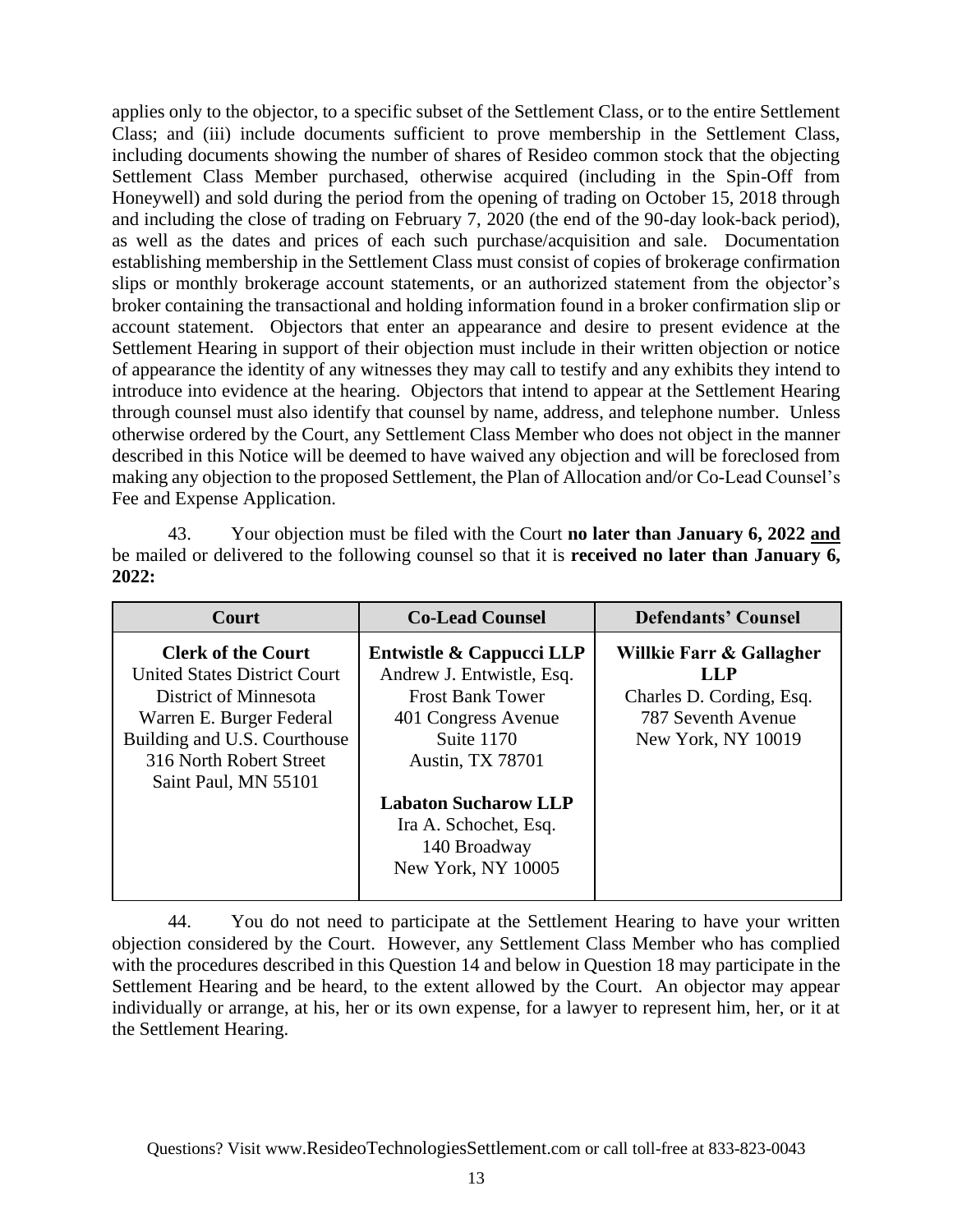#### **15. What is the difference between objecting and seeking exclusion?**

45. Objecting is telling the Court that you do not like something about the proposed Settlement, Plan of Allocation, or Co-Lead Counsel's Fee and Expense Application. You can still recover money from the Settlement. You can object *only* if you stay in the Settlement Class. Excluding yourself is telling the Court that you do not want to be part of the Settlement Class. If you exclude yourself from the Settlement Class, you have no basis to object because the Settlement and the Action no longer affect you.

## **THE SETTLEMENT HEARING**

#### **16. When and where will the Court decide whether to approve the Settlement?**

46. The Court will hold the Settlement Hearing on **January 27, 2022 at 9:00 a.m.**, either remotely or in person, in Courtroom 7A at the United States District Court for the District of Minnesota, Warren E. Burger Federal Building and U.S. Courthouse, 316 North Robert Street, Saint Paul, MN 55101.

47. At this hearing, the Honorable Wilhelmina M. Wright will consider whether: (i) the Settlement is fair, reasonable, adequate, and should be approved; (ii) the Plan of Allocation is fair and reasonable, and should be approved; and (iii) the application of Co-Lead Counsel for an award of attorneys' fees and payment of expenses is reasonable and should be approved. The Court will take into consideration any written objections filed in accordance with the instructions in Question 14 above. We do not know how long it will take the Court to make these decisions.

48. The Court may change the date and time of the Settlement Hearing, or hold the hearing remotely, without another individual notice being sent to Settlement Class Members. If you want to participate in the hearing, you should check with Co-Lead Counsel beforehand to be sure that the date and/or time has not changed, or periodically check the Settlement website at [www.ResideoTechnologiesSettlement.com](https://nam11.safelinks.protection.outlook.com/?url=http%3A%2F%2Fwww.resideotechnologiessettlement.com%2F&data=04%7C01%7Cjenn.ventriglia%40jndla.com%7Ccdb3f3a09b434d54f8b808d961d03fdc%7Cb9f74a4089a449e899697842c4748a82%7C0%7C0%7C637648369327123152%7CUnknown%7CTWFpbGZsb3d8eyJWIjoiMC4wLjAwMDAiLCJQIjoiV2luMzIiLCJBTiI6Ik1haWwiLCJXVCI6Mn0%3D%7C1000&sdata=va8BDAcd02sY73IDXBTkaa9LZFWZUZgW6ulV7NygimA%3D&reserved=0) to see if the Settlement Hearing stays as scheduled or is changed.

## **17. Do I have to come to the Settlement Hearing?**

49. No. Co-Lead Counsel will answer any questions the Court may have. But, you are welcome to participate at your own expense. If you submit a valid and timely objection, the Court will consider it and you do not have to come to Court to discuss it. You may have your own lawyer participate (at your own expense), but it is not required. If you do hire your own lawyer, he or she must file and serve a Notice of Appearance in the manner described in the answer to Question 18 below **no later than January 6, 2022**.

#### **18. May I speak at the Settlement Hearing?**

50. You may ask the Court for permission to speak at the Settlement Hearing. To do so, you must, **no later than January 6, 2022,** submit a statement that you, or your attorney, intend to appear in "*In re Resideo Technologies, Inc. Securities Litigation,* Case No. 19-cv-02863 (WMW/KMM) (D. Minn.)." If you intend to present evidence at the Settlement Hearing, you must also include in your objections (prepared and submitted according to the answer to Question 14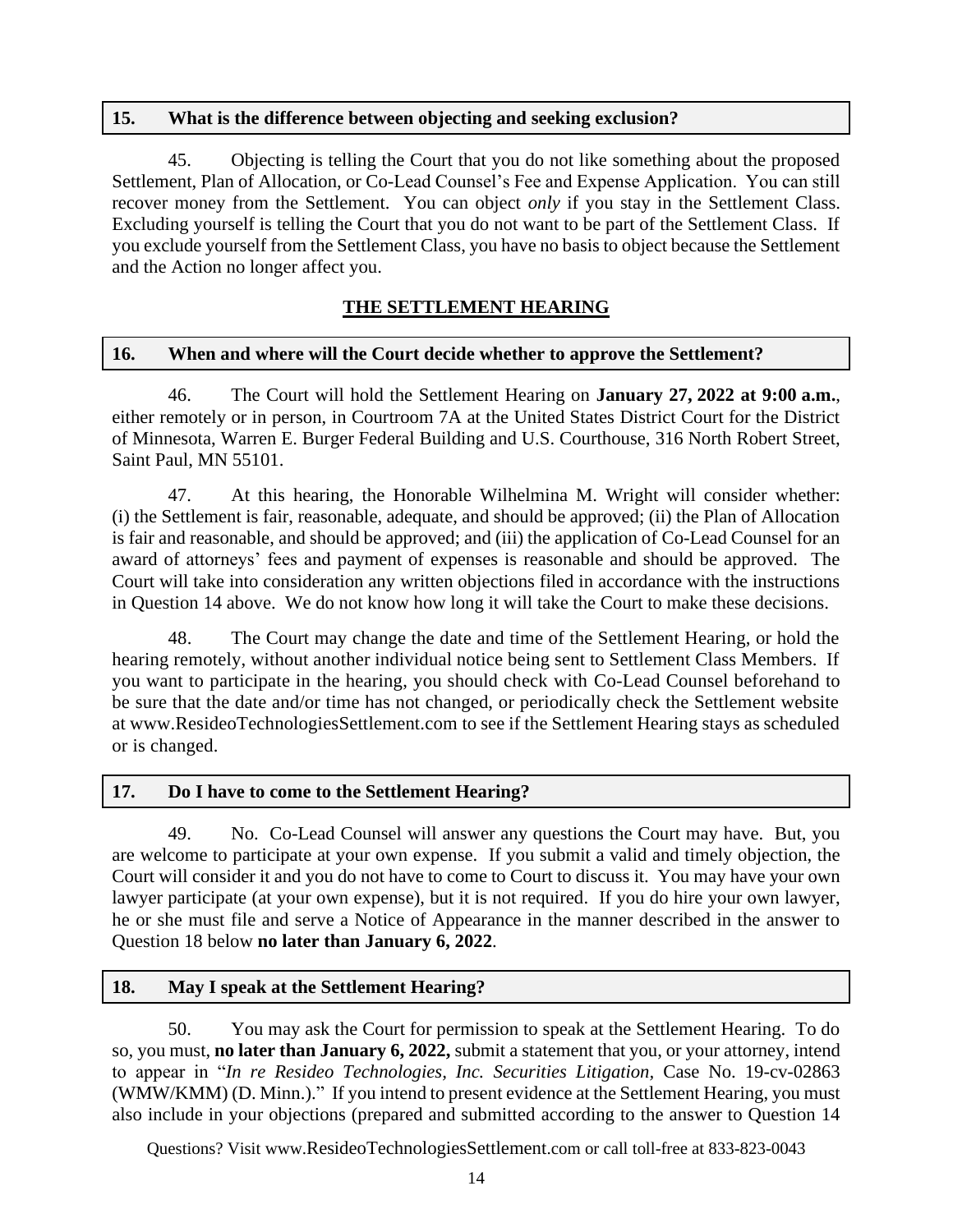above) the identities of any witnesses you may wish to call to testify and any exhibits you intend to introduce into evidence at the Settlement Hearing. You may not speak at the Settlement Hearing if you exclude yourself from the Settlement Class or if you have not provided written notice of your intention to speak at the Settlement Hearing in accordance with the procedures described in this Question 18 and Question 14 above.

# **IF YOU DO NOTHING**

#### **19. What happens if I do nothing at all?**

51. If you do nothing and you are a member of the Settlement Class, you will receive no money from this Settlement and you will be precluded from starting a lawsuit, continuing with a lawsuit, or being part of any other lawsuit against Defendants and the other Released Defendant Parties concerning the Released Claims. To share in the Net Settlement Fund, you must submit a Claim Form (*see* Question 8 above). To start, continue, or be a part of any other lawsuit against Defendants and the other Released Defendant Parties concerning the Released Claims, you must exclude yourself from the Settlement Class (*see* Question 10 above).

## **GETTING MORE INFORMATION**

#### **20. Are there more details about the Settlement?**

52. This Notice summarizes the proposed Settlement. More details are contained in the Stipulation. You may review the Stipulation filed with the Court or other documents in the case during business hours at the Office of the Clerk of the United States District Court, District of Minnesota, Warren E. Burger Federal Building and U.S. Courthouse, 316 North Robert Street – Suite 100 Saint Paul, MN 55101. (Please check the Court's website, www.mnd.uscourts.gov, for information about Court closures before visiting.) Subscribers to PACER, a fee-based service, can also view the papers filed publicly in the Action through the Court's on-line Case Management/Electronic Case Files System at https://www.pacer.gov.

53. You can also get a copy of the Stipulation, and other documents related to the Settlement, as well as additional information about the Settlement, by visiting the website dedicated to the Settlement, [www.ResideoTechnologiesSettlement.com,](https://nam11.safelinks.protection.outlook.com/?url=http%3A%2F%2Fwww.resideotechnologiessettlement.com%2F&data=04%7C01%7Cjenn.ventriglia%40jndla.com%7Ccdb3f3a09b434d54f8b808d961d03fdc%7Cb9f74a4089a449e899697842c4748a82%7C0%7C0%7C637648369327123152%7CUnknown%7CTWFpbGZsb3d8eyJWIjoiMC4wLjAwMDAiLCJQIjoiV2luMzIiLCJBTiI6Ik1haWwiLCJXVCI6Mn0%3D%7C1000&sdata=va8BDAcd02sY73IDXBTkaa9LZFWZUZgW6ulV7NygimA%3D&reserved=0) or the websites of Co-Lead Counsel, www.entwistle-law.com and www.labaton.com. You may also call the Claims Administrator toll free at 833-823-0043 or write to the Claims Administrator at *Resideo Technologies Settlement,* c/o JND Legal Administration, P.O. Box 91250, Seattle, WA 98111. **Please do not call the Court with questions about the Settlement.**

# **PLAN OF ALLOCATION OF THE NET SETTLEMENT FUND**

## **21. How will my claim be calculated?**

54. The Plan of Allocation set forth below is the plan for calculating claims and distributing the proceeds of the Settlement that is being proposed by Lead Plaintiffs and Co-Lead Counsel to the Court for approval. The Court may approve this Plan of Allocation or modify it without additional notice to the Settlement Class. Any order modifying the Plan of Allocation will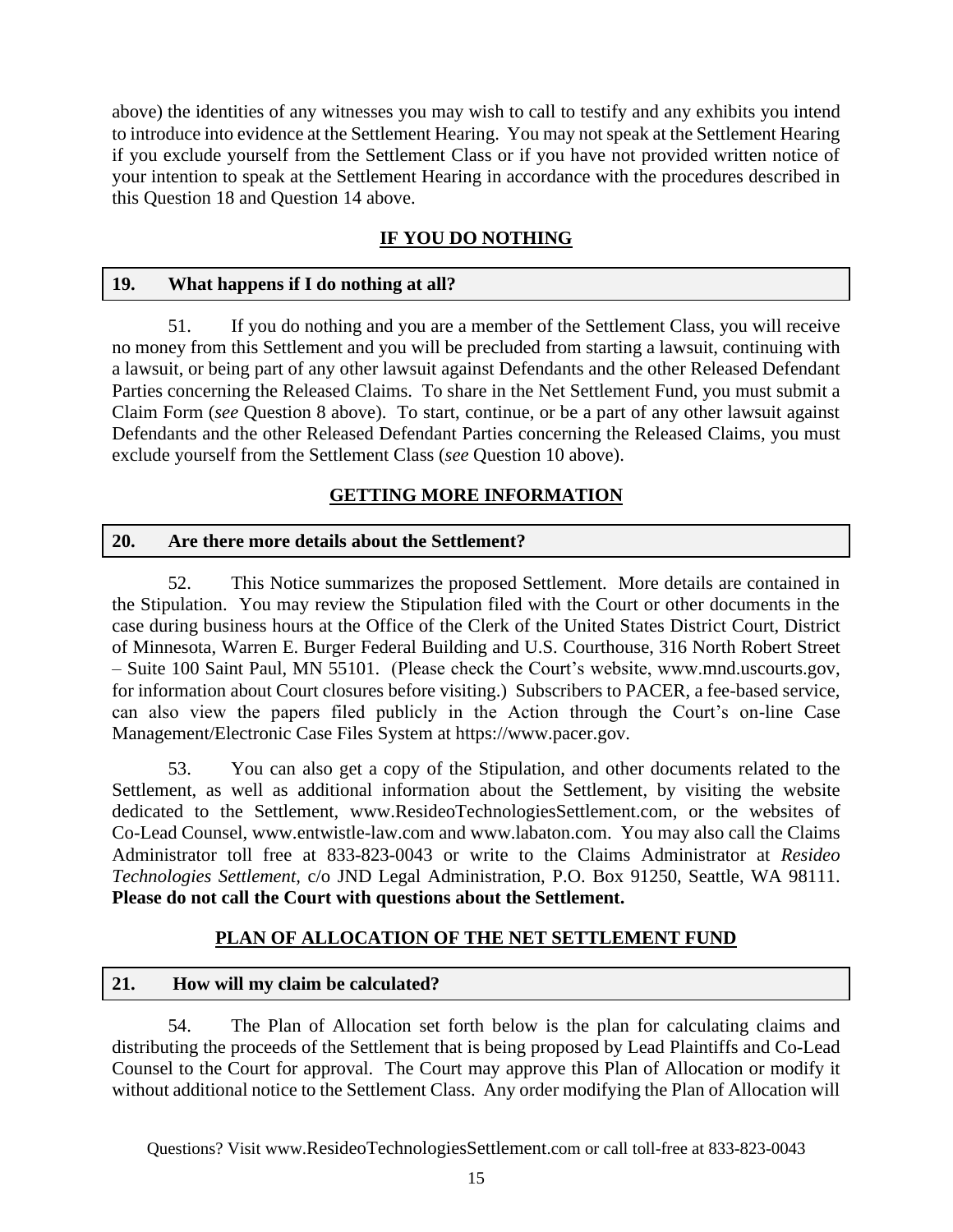be posted on the Settlement website at: [www.ResideoTechnologiesSettlement.com](https://nam11.safelinks.protection.outlook.com/?url=http%3A%2F%2Fwww.resideotechnologiessettlement.com%2F&data=04%7C01%7Cjenn.ventriglia%40jndla.com%7Ccdb3f3a09b434d54f8b808d961d03fdc%7Cb9f74a4089a449e899697842c4748a82%7C0%7C0%7C637648369327123152%7CUnknown%7CTWFpbGZsb3d8eyJWIjoiMC4wLjAwMDAiLCJQIjoiV2luMzIiLCJBTiI6Ik1haWwiLCJXVCI6Mn0%3D%7C1000&sdata=va8BDAcd02sY73IDXBTkaa9LZFWZUZgW6ulV7NygimA%3D&reserved=0) and at www.entwistle-law.com and www.labaton.com.

55. As noted above, the Settlement Amount and the interest it earns is the Settlement Fund. The Settlement Fund, after deduction of Court-approved attorneys' fees and expenses, Notice and Administration Expenses, Taxes, and any other fees or expenses approved by the Court is the Net Settlement Fund. The Net Settlement Fund will be distributed to members of the Settlement Class who timely submit valid Claim Forms that show a "Recognized Loss" according to the proposed Plan of Allocation (or any other plan of allocation approved by the Court). Settlement Class Members who do not timely submit valid Claim Forms will not share in the Net Settlement Fund, but will still be bound by the Settlement.

56. The objective of this Plan of Allocation is to equitably distribute the Net Settlement Fund among those Settlement Class Members who allegedly suffered economic losses as a result of the alleged wrongdoing. To design this Plan, Co-Lead Counsel conferred with Lead Plaintiffs' consulting damages expert. This Plan is intended to be generally consistent with an assessment of, among other things, the damages that Lead Plaintiffs and Co-Lead Counsel believe were recoverable in the Action. The Plan of Allocation, however, is not a formal damages analysis and the calculations made pursuant to the Plan are not intended to be estimates of, nor indicative of, the amounts that Settlement Class Members might have been able to recover after a trial. The calculations pursuant to the Plan of Allocation are also not estimates of the amounts that will be paid to Authorized Claimants. An individual Settlement Class Member's recovery will depend on, for example: (i) the total number and value of claims submitted; (ii) when the claimant purchased or acquired Resideo common stock; and (iii) whether and when the claimant sold his, her, or its shares of Resideo common stock. The computations under the Plan of Allocation are only a method to weigh the claims of Authorized Claimants against one another for the purposes of making *pro rata* allocations of the Net Settlement Fund. The Claims Administrator will determine each Authorized Claimant's *pro rata* share of the Net Settlement Fund based upon each Authorized Claimant's "Recognized Loss."

57. In developing the Plan of Allocation in conjunction with Co-Lead Counsel, Lead Plaintiffs' consulting damages expert calculated, based on assumptions provided by Co-Lead Counsel, the amount of artificial inflation in the closing prices of publicly traded Resideo common stock during the Class Period<sup>4</sup> that was allegedly proximately caused by Defendants' materially false and misleading statements and omissions.

58. In calculating the estimated artificial inflation, Lead Plaintiffs' consulting damages expert considered price changes in publicly traded Resideo common stock in reaction to certain public announcements that allegedly revealed the truth concerning Defendants' alleged misrepresentations and omissions, adjusting for price changes that were attributable to market or industry forces. The estimated artificial inflation in publicly traded Resideo common stock is stated in Table A attached to the end of this Notice.

<sup>4</sup> For purposes of the Settlement, the definition of the Settlement Class includes "when-issued" trading of Resideo common stock during the period from October 15, 2018 through October 28, 2018, as well as shares received via the Spin-Off. Resideo common stock traded as "when-issued" is being treated as "publicly traded." For purposes of the Settlement, the term Class Period is October 15, 2018 through November 6, 2019, including the Spin-Off.

Questions? Visit www.[ResideoTechnologiesSettlement](http://www._________________.com/).com or call toll-free at 833-823-0043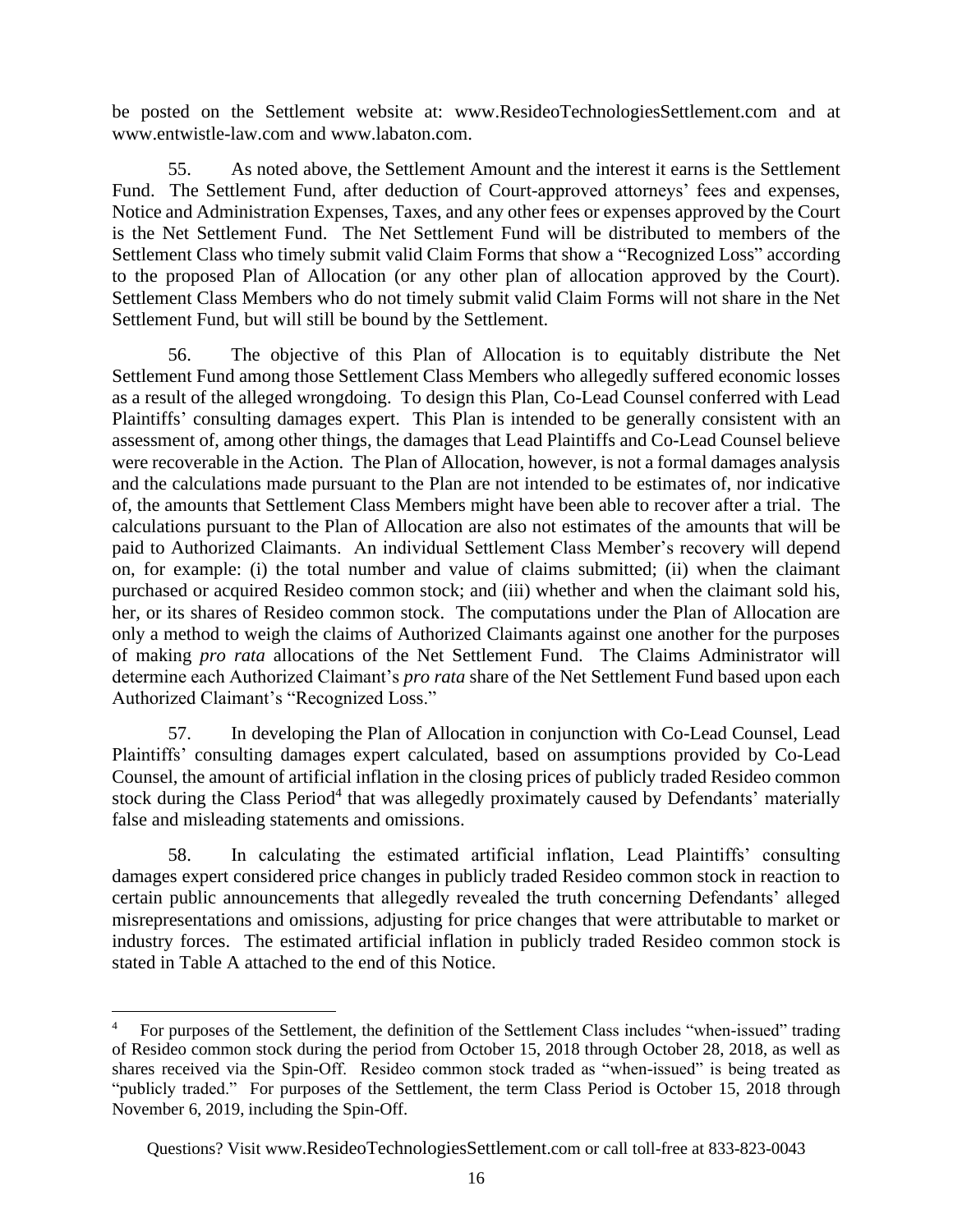59. For losses to be compensable damages under the federal securities laws, the disclosure of the allegedly misrepresented information must be the cause of the decline in the price of the securities at issue. In this case, Plaintiffs allege that Defendants issued false statements and omitted material facts during the Class Period, which allegedly artificially inflated the prices of Resideo publicly traded common stock. It is alleged that corrective information was released to the market on March 7, 2019, August 7, 8 and 12, 2019, October 22, 2019, and November 7, 2019 that partially removed artificial inflation from the prices of Resideo common stock on March 7, 2019, August 8-14, 2019, October 23, 2019, and November 7-11, 2019, respectively. Recognized Loss Amounts are based primarily on the difference in the amount of estimated artificial inflation in the respective prices of Resideo common stock at the time of purchase or acquisition and at the time of sale or, alternatively, the difference between the purchase/acquisition price and sale price. Accordingly, in order to have a Recognized Loss Amount under the Plan of Allocation, a Settlement Class Member who or which purchased or otherwise acquired Resideo common stock during the Class Period must have held the Resideo common stock over at least one of the dates on which allegedly corrective information was released to the market and partially removed the artificial inflation from the price of the Resideo common stock.

#### **CALCULATION OF RECOGNIZED LOSS AMOUNTS**

60. Based on the formulas stated below, a "Recognized Loss Amount" will be calculated for each purchase or acquisition of publicly traded Resideo common stock<sup>5</sup> during the Class Period that is listed on the Claim Form and for which adequate documentation is provided. If a Recognized Loss Amount calculates to a negative number or zero under the formula below, that number and thus the Recognized Loss Amount will be zero.

61. For each share of publicly traded Resideo common stock purchased or otherwise acquired during the period from October 15, 2018 through and including the close of trading on November 6, 2019 and:

- (a) Sold on or before November 10, 2019, the Recognized Loss Amount per share will be the *lesser* of: (i) the amount of artificial inflation per share on the date of purchase/acquisition as stated in Table A (attached to the end of this Notice) minus the amount of artificial inflation per share on the date of sale as stated in Table A; or (ii) the purchase/acquisition price per share minus the sale price per share.
- (b) Sold from November 11, 2019 through and including the close of trading on February 7, 2020, the Recognized Loss Amount per share will be the *least* of: (i) the amount of artificial inflation per share on the date of

<sup>5</sup> Shares obtained via the Spin-Off are treated as being purchased or acquired on October 29, 2018 at \$28.00 per share, which is the opening price on October 29, 2018, the date on which those shares were issued and acquired. Resideo shares traded on a when-issued basis between October 15, 2018 and October 28, 2018 at prices ranging from \$26.50 to \$32.55. While when-issued trading occurred at much lower volumes than beginning on October 29, 2018 (when-issued volume totaled 1.8 million shares, while October 29, 2018 first day of regular-way trading reported volume was approximately 30.4 million shares), the final when-issued trade occurred at \$27.85 per share, only \$0.15 per share, or 0.54% lower than the opening regular-way trade of \$28.00. Therefore, Co-Lead Counsel believe that the opening regular-way trading price of \$28.00 represents a fair indication of the market's valuation of Resideo as a spun-off entity.

Questions? Visit www.[ResideoTechnologiesSettlement](http://www._________________.com/).com or call toll-free at 833-823-0043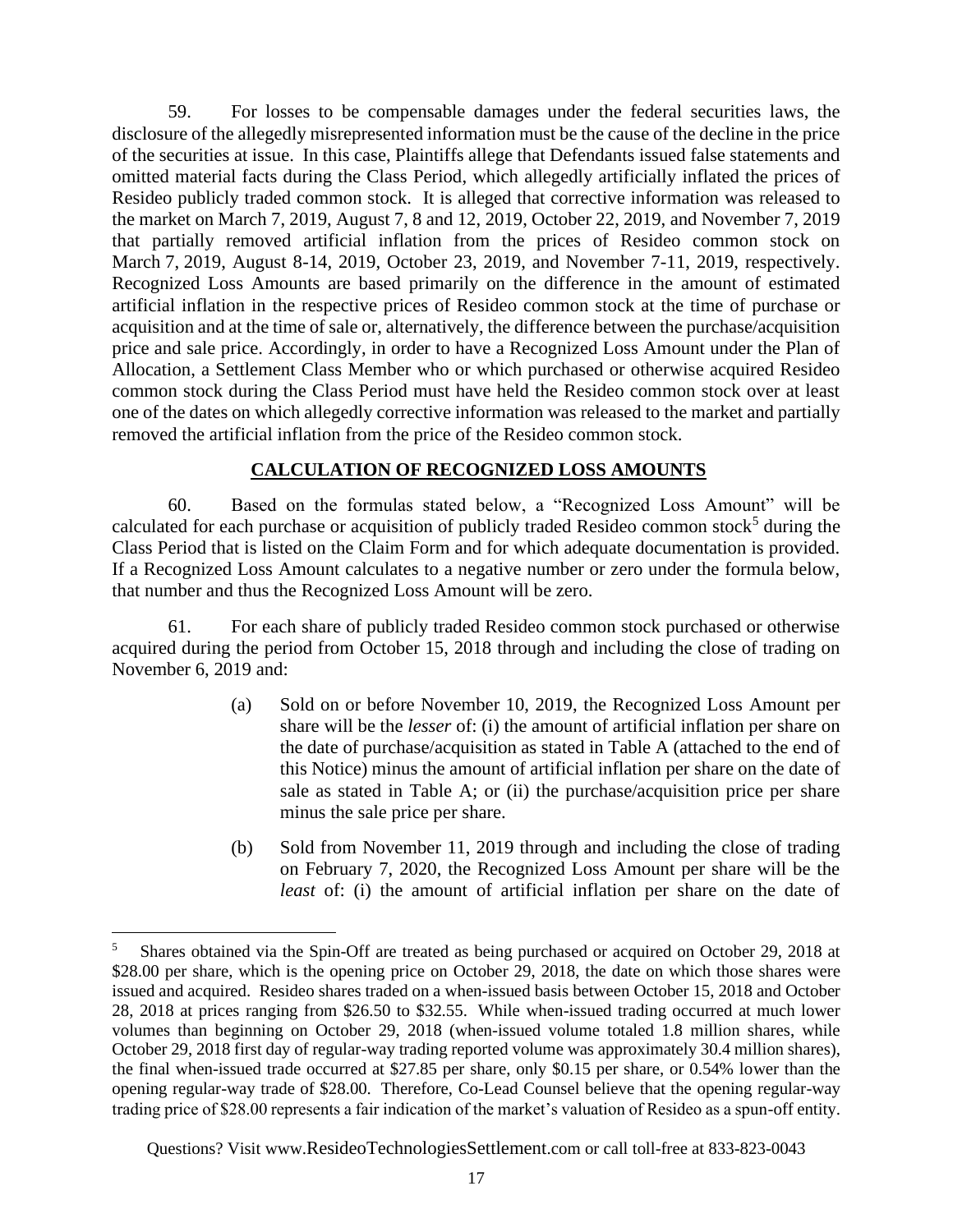purchase/acquisition as stated in Table A; (ii) the purchase/acquisition price per share minus the average closing price per share between November 11, 2019 and the date of sale as stated in Table B (attached to the end of this Notice); or (iii) the purchase/acquisition price per share minus the sale price per share.

(c) Held as of the close of trading on February 7, 2020, the Recognized Loss Amount per share will be the *lesser* of: (i) the amount of artificial inflation per share on the date of purchase/acquisition as stated in Table A; or (ii) the purchase/acquisition price per share minus \$11.02.<sup>6</sup>

## **ADDITIONAL PROVISIONS OF THE PLAN OF ALLOCATION**

62. For purposes of determining whether a claimant has a "Recognized Loss," if a Settlement Class Member made more than one purchase/acquisition or sale of Resideo common stock during the Class Period, all purchases/acquisitions and sales will be matched on a "First in First Out" (FIFO) basis. Under the FIFO methodology, sales will be matched against purchases/acquisitions in chronological order, beginning with the earliest purchase/acquisition made.

63. For the purposes of calculations under ¶¶60-61 above, "purchase/acquisition price" means the actual price paid, excluding any fees, commissions, and taxes, and "sale price" means the actual amount received, not deducting any fees, commissions, and taxes. Shares obtained via the Spin-Off are treated as being purchased or acquired on October 29, 2018 at \$28.00 per share, which is the opening price on October 29, 2018, the date on which the shares were issued.

64. A claimant's "Recognized Loss" will be the sum of his, her, or its Recognized Loss Amounts as calculated under  $\P$  $60$ -61 above. If a Recognized Loss calculates to a negative number or zero, the Recognized Loss will be zero.

65. If the sum total of Recognized Losses of all Authorized Claimants who are entitled to receive payment out of the Net Settlement Fund is greater than the Net Settlement Fund, each Authorized Claimant will receive his, her, or its *pro rata* share of the Net Settlement Fund. The *pro rata* share will be the Authorized Claimant's Recognized Loss divided by the total Recognized Losses of all Authorized Claimants, multiplied by the total amount in the Net Settlement Fund. If the Net Settlement Fund exceeds the sum total amount of the Recognized Losses of all Authorized Claimants entitled to receive payment out of the Net Settlement Fund, the excess amount in the Net Settlement Fund will be distributed *pro rata* to all Authorized Claimants entitled to receive payment.

66. Purchases or acquisitions and sales of Resideo common stock will be deemed to have occurred on the "contract" or "trade" date as opposed to the "settlement" or "payment" or

Pursuant to Section  $21D(e)(1)$  of the Exchange Act, "in any private action arising under this title in which the plaintiff seeks to establish damages by reference to the market price of a security, the award of damages to the plaintiff shall not exceed the difference between the purchase or sale price paid or received, as appropriate, by the plaintiff for the subject security and the mean trading price of that security during the 90-day period beginning on the date on which the information correcting the misstatement or omission that is the basis for the action is disseminated to the market." Consistent with the requirements of the Exchange Act, Recognized Loss Amounts are reduced to an appropriate extent by taking into account the closing prices of Resideo common stock during the "90-day look-back period," which is November 11, 2019 through and including February 7, 2020. The mean (average) closing price for Resideo common stock during this 90-day look-back period was \$11.02 per share.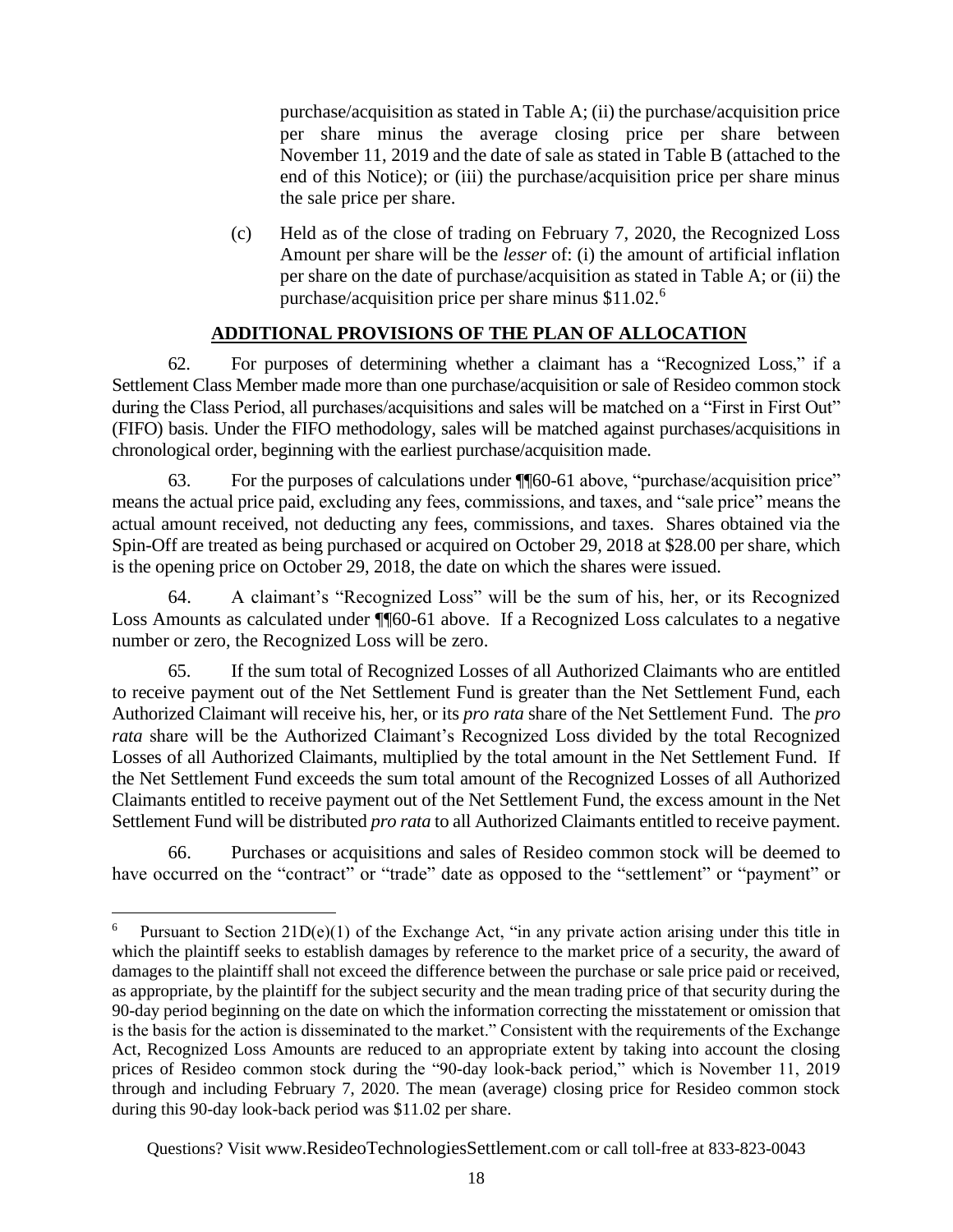"sale" date.<sup>7</sup> Shares of Resideo common stock acquired in the Spin-Off are deemed eligible purchases as of October 29, 2018 for the calculation of a claimant's Recognized Loss. The receipt or grant of shares of Resideo common stock by gift, inheritance, or operation of law during the Class Period will not be deemed an eligible purchase, acquisition, or sale of these shares of Resideo common stock for the calculation of a claimant's Recognized Loss, nor will the receipt or grant be deemed an assignment of any claim relating to the purchase/acquisition of such shares of such Resideo common stock unless: (i) the donor or decedent purchased or acquired such shares of Resideo common stock during the Class Period; (ii) no Claim Form was submitted by or on behalf of the donor, on behalf of the decedent, or by anyone else with respect to such shares of Resideo common stock; and (iii) it is specifically so provided in the instrument of gift or assignment.

67. In accordance with the Plan of Allocation, the Recognized Loss Amount on any portion of a purchase or acquisition that matches against (or "covers") a "short sale" is zero. The Recognized Loss Amount on a "short sale" that is not covered by a purchase or acquisition is also zero. In the event that a claimant establishes a short position during the Class Period, the earliest subsequent Class Period purchase or acquisition will be matched against such short position on a FIFO basis and will not be entitled to a recovery.

68. Resideo common stock is the only security eligible for recovery under the Plan of Allocation. Option contracts are not securities eligible to participate in the Settlement. With respect to Resideo common stock purchased or sold through the exercise of an option, the purchase/sale date of the Resideo common stock is the exercise date of the option and the purchase/sale price is the exercise price of the option.

69. The Claims Administrator will also determine if a claimant had a "Market Gain" or a "Market Loss" with respect to his, her, or its overall transactions in Resideo common stock during the Class Period. For purposes of making this calculation, the Claims Administrator will determine the difference between: (i) the claimant's Total Purchase Amount<sup>8</sup> and (ii) the sum of the claimant's Total Sales Proceeds<sup>9</sup> and the claimant's Holding Value.<sup>10</sup> If the claimant's Total Purchase Amount minus the sum of the claimant's Total Sales Proceeds and the Holding Value is a positive number, that number will be the claimant's Market Loss; if the number is a negative number or zero, that number will be the claimant's Market Gain.

70. If a claimant had a Market Gain with respect to his, her, or its overall transactions in Resideo common stock during the Class Period, the value of the claimant's Recognized Loss will be zero, and the claimant will in any event be bound by the Settlement. If a claimant suffered

<sup>7</sup> In the case of shares obtained via the Spin-Off, the purchase date is considered to be October 29, 2018.

<sup>&</sup>lt;sup>8</sup> The "Total Purchase Amount" is the total amount the claimant paid (excluding any fees, commissions, and taxes) for all shares of Resideo common stock purchased/acquired during the Class Period. Shares obtained through the Spin-Off are assumed to have been purchased at \$28.00 per share.

<sup>&</sup>lt;sup>9</sup> The "Total Sales Proceeds" will be the total amount received (not deducting any fees, commissions, and taxes) for sales of Resideo common stock that were both purchased and sold by the claimant during the Class Period. The FIFO method as described above will be applied for matching sales of Resideo common stock to prior purchases/acquisitions of the like security.

<sup>&</sup>lt;sup>10</sup> The Claims Administrator will ascribe a "Holding Value" of \$9.02 to each share of Resideo common stock purchased/acquired during the Class Period that was still held as of the close of trading on November 6, 2019. \$9.02 is the closing price of Resideo common stock on November 11, 2019, the date of the final alleged stock price movement due to disclosures that corrected the allegations.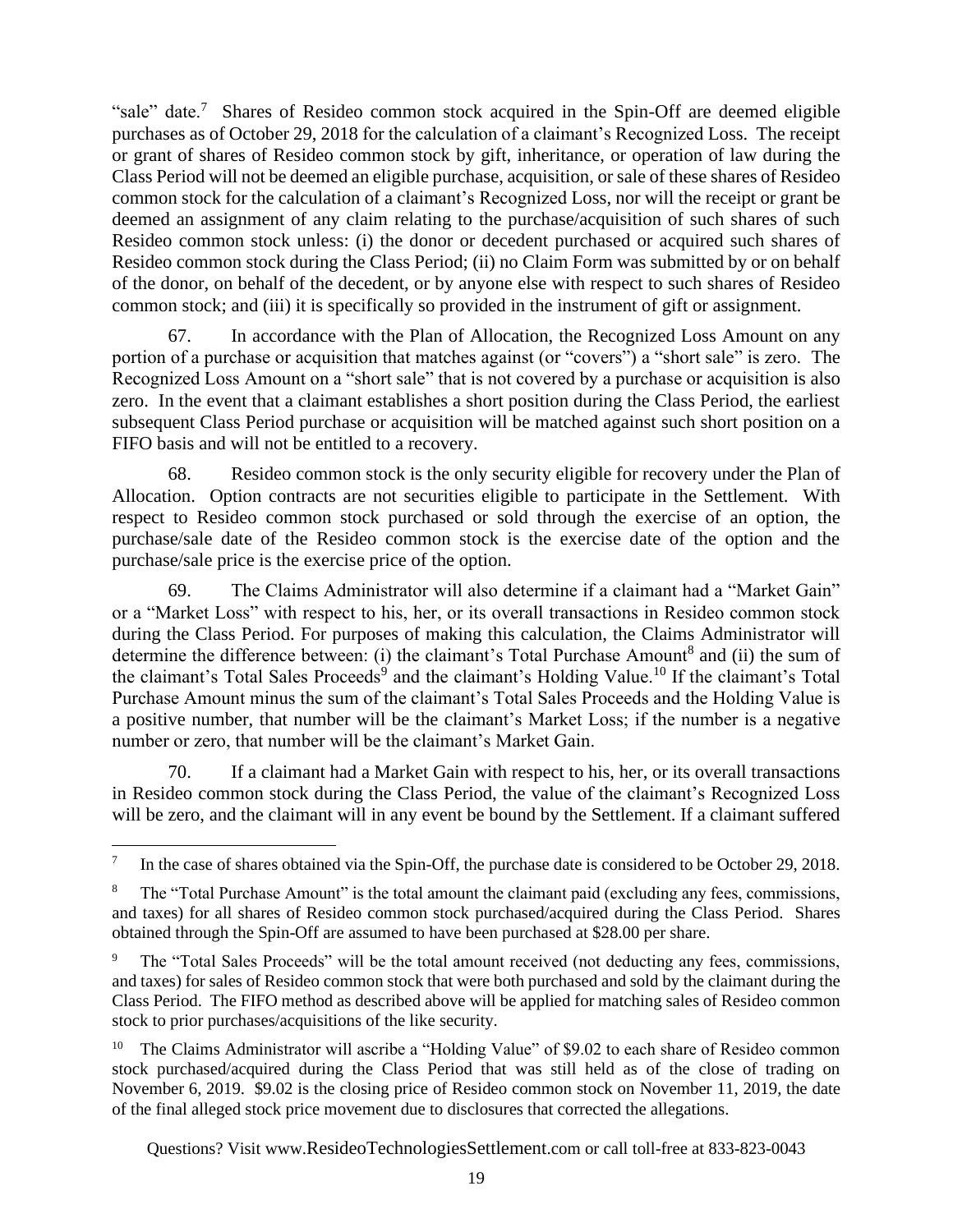an overall Market Loss with respect to his, her, or its overall transactions in Resideo common stock during the Class Period but that Market Loss was less than the claimant's Recognized Loss, then the claimant's Recognized Loss will be limited to the amount of the Market Loss.

71. The Net Settlement Fund will be allocated among all Authorized Claimants whose prorated payment is \$10.00 or greater. If the prorated payment to any Authorized Claimant calculates to less than \$10.00, it will not be included in the calculation and no distribution will be made to that Authorized Claimant.

72. Distributions will be made to eligible Authorized Claimants after all claims have been processed and after the Court has finally approved the Settlement. If there is any balance remaining in the Net Settlement Fund (whether by reason of tax refunds, uncashed checks or otherwise) after a reasonable amount of time from the date of initial distribution of the Net Settlement Fund, and after payment of outstanding Notice and Administration Expenses, Taxes, attorneys' fees and expenses, and any awards to Plaintiffs, the Claims Administrator shall, if feasible, reallocate (which reallocation may occur on multiple occasions) such balance among Authorized Claimants who have cashed their checks in an equitable and economic fashion. Thereafter, any *de minimis* balance that still remains in the Net Settlement Fund after re-distribution(s) and after payment of outstanding Notice and Administration Expenses, Taxes, and attorneys' fees and expenses, if any, shall be contributed to a non-sectarian, not-for-profit charitable organization(s) serving the public interest designated by Lead Plaintiffs and approved by the Court.

73. Payment pursuant to the Plan of Allocation or such other plan of allocation as may be approved by the Court will be conclusive against all claimants. No person will have any claim against Plaintiffs, Plaintiffs' Counsel, Lead Plaintiffs' consulting damages expert, the Claims Administrator, or other agent designated by Co-Lead Counsel, arising from determinations or distributions to claimants made substantially in accordance with the Stipulation, the Plan of Allocation approved by the Court, or further orders of the Court. Plaintiffs, Defendants, Defendants' Counsel, and all other Released Parties will have no responsibility for or liability whatsoever for the investment or distribution of the Settlement Fund, the Net Settlement Fund, the Plan of Allocation or the determination, administration, calculation, or payment of any Claim Form or non-performance of the Claims Administrator, the payment or withholding of taxes owed by the Settlement Fund or any losses incurred in connection therewith.

74. Each claimant is deemed to have submitted to the jurisdiction of the United States District Court for the District of Minnesota with respect to his, her, or its claim.

# **SPECIAL NOTICE TO SECURITIES BROKERS AND NOMINEES**

75. If you purchased or acquired Resideo common stock (CUSIP 76118Y104) during the Class Period for the beneficial interest of a person or entity other than yourself, the Court has directed that **WITHIN SEVEN (7) CALENDAR DAYS<sup>11</sup> OF YOUR RECEIPT OF THIS NOTICE**, **YOU MUST EITHER**: (a) provide a list of the names and mailing addresses of all such beneficial owners to the Claims Administrator and the Claims Administrator is ordered to send the Notice and Claim Form ("Notice Packet") promptly to such identified beneficial owners; or (b) request additional copies of the Notice Packet from the Claims Administrator, which will be

<sup>&</sup>lt;sup>11</sup> If the seventh calendar day after receipt of the Notice falls on a Saturday, Sunday or legal holiday, the time to comply with these provisions will be extended until the end of the next business day.

Questions? Visit www.[ResideoTechnologiesSettlement](http://www._________________.com/).com or call toll-free at 833-823-0043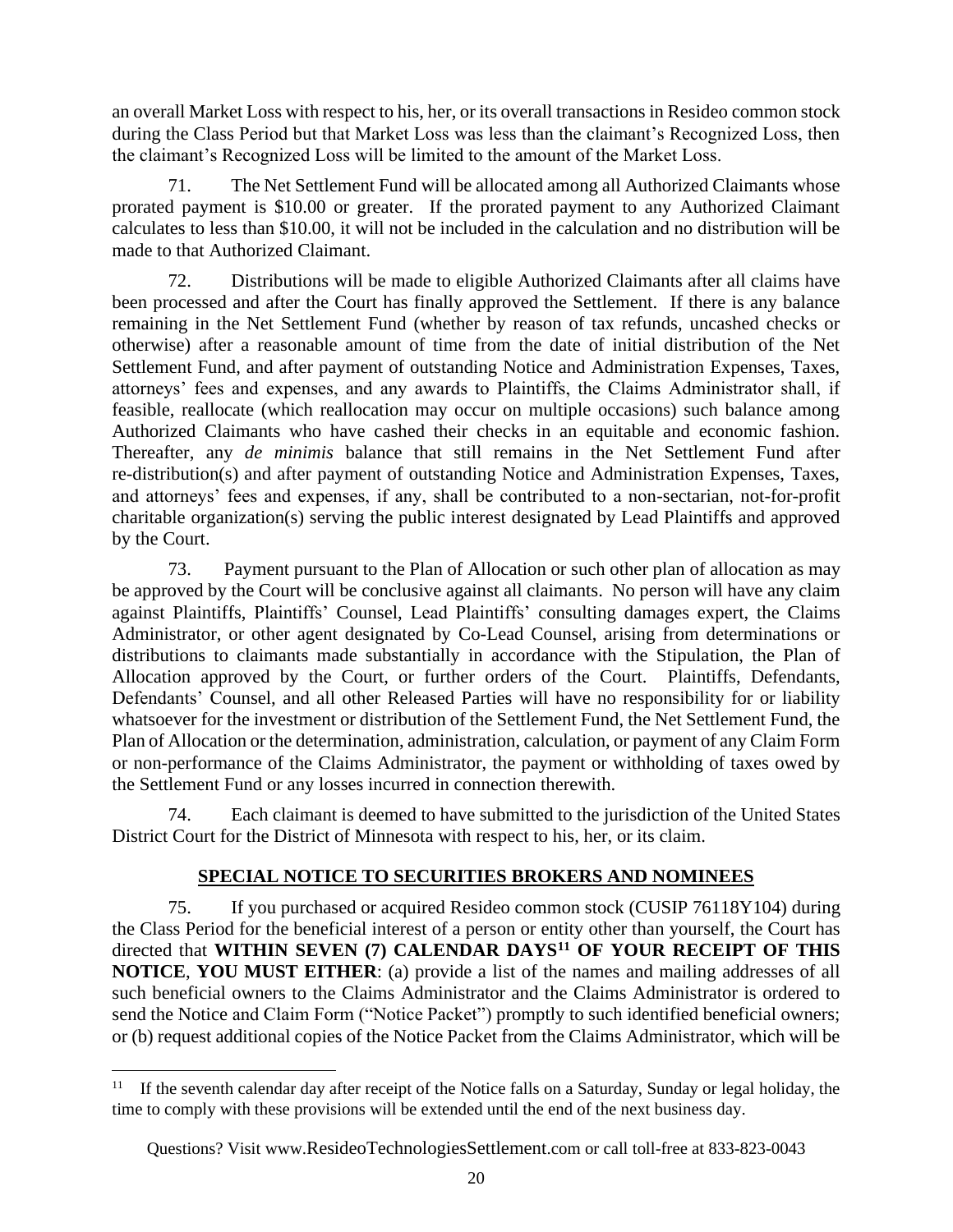provided to you free of charge, and **WITHIN SEVEN (7) CALENDAR DAYS** of receipt, mail the Notice Packet directly to all the beneficial owners of those securities. (To the extent available, brokers and other nominees shall also, within seven (7) calendar days of receipt of the Notice, provide the Claims Administrator with the email addresses of beneficial owners who or which have agreed to receive communications regarding his, her or its investments in Resideo common stock by email.) If you choose to follow procedure (b), the Court has also directed that, upon making that mailing, **YOU MUST SEND A STATEMENT** to the Claims Administrator confirming that the mailing was made as directed and keep a record of the names and mailing addresses used. You are entitled to reimbursement from the Settlement Fund of your reasonable expenses actually incurred in connection with the foregoing, including reimbursement of postage expense and the cost of ascertaining the names and addresses of beneficial owners. Those expenses will be paid upon request and submission of appropriate supporting documentation and timely compliance with the above directives. All communications concerning the foregoing should be addressed to the Claims Administrator:

> *Resideo Technologies Settlement* c/o JND Legal Administration P.O. Box 91250 Seattle, WA 98111

Dated: November 4, 2021 BY ORDER OF THE UNITED STATES DISTRICT COURT DISTRICT OF MINNESOTA